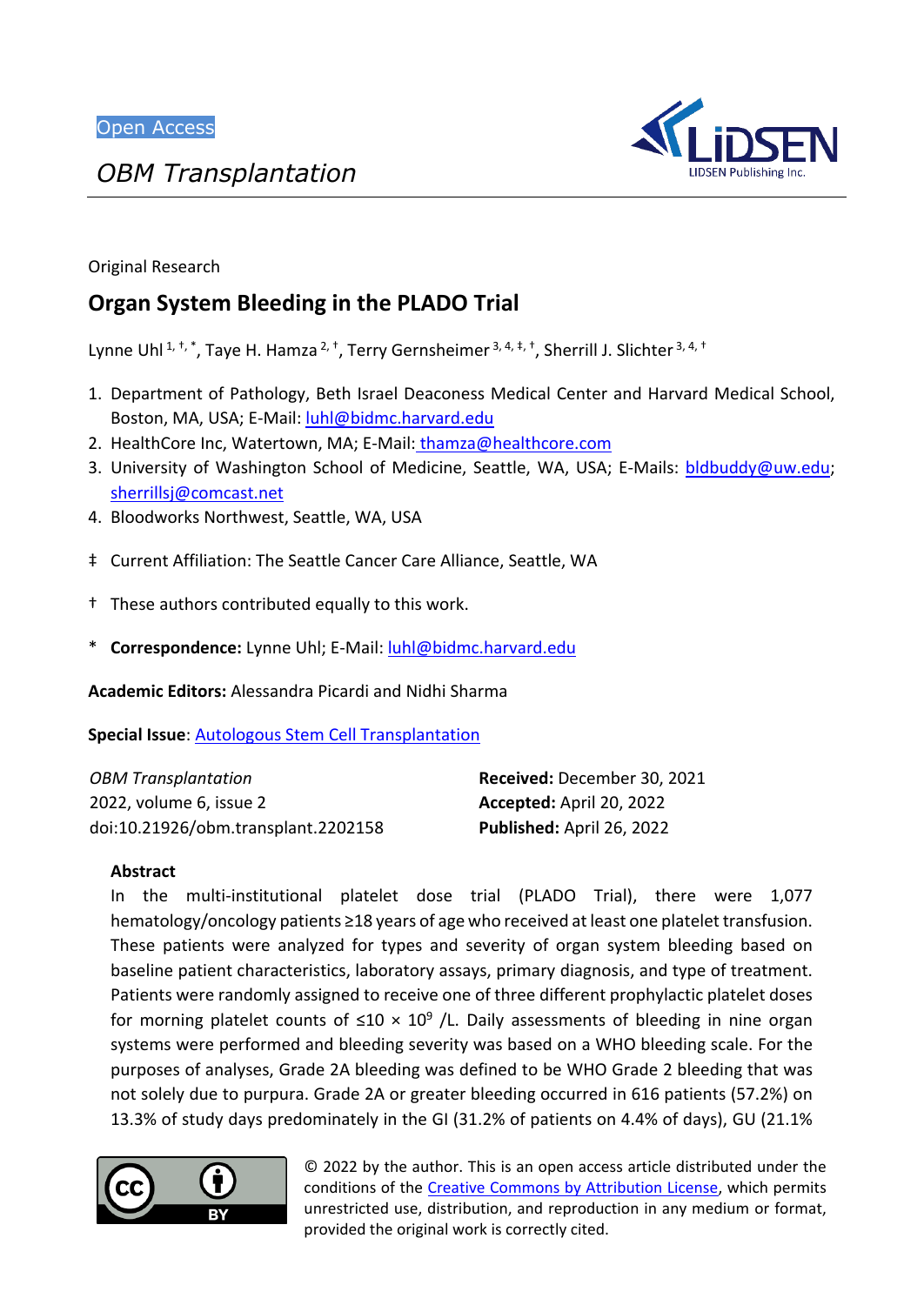of patients on 5.1% of days), pulmonary (17.6% of patients on 2.7% of days), and oral/nasal systems (14.6% of patients on 2.0% of days). Grade 3 or greater bleeding occurred in 102 patients (9.5%) on 0.8% of study days. CNS bleeding occurred in 2.7% of patients on 0.2% of study days and was independent of platelet count. Treatment stratum (ALLO, CHEMO, AUTO) impacted degree of bleeding and onset; and distribution of involved organs systems. Secondary analyses of the PLADO Trial patient data, the largest patient dataset curated to date, showed that patients with hypoproliferative thrombocytopenia experience significant bleeding in multiple organ systems, which varies by treatment group, but is independent of platelet dose.

#### **Keywords**

Bone marrow transplant; bleeding; platelet counts; platelet transfusions; platelet dose

#### **1. Introduction**

One of the major concerns for physicians who manage hematologic patients with thrombocytopenia is the likelihood of bleeding and which organ systems are most vulnerable. Both observational studies and randomized controlled clinical trials have attempted to gain a clearer understanding of the clinical risk factors for and patterns of bleeding during periods of hypoproliferative thrombocytopenia [1-6]. Most studies use defined bleeding scales, some of which have been modified for the purposes of the clinical trial [7-9]. One commonly used bleeding scale is the WHO bleeding scale which defines grades of bleeding for each of nine organ systems [10]. As part of the PLADO trial [11], which sought to examine the impact of platelet dosing strategy on clinical bleeding, data were collected daily on the occurrence of bleeding in each organ system while the patients were hospitalized. Reported here are post-hoc analyses of the types of organ system bleeding that were observed both before and after the date of a patient's first platelet transfusion and whether bleeding in a specific organ system was associated with any recorded parameter (i.e., gender, age, primary diagnosis, disease treatment, laboratory assays, or platelet dose), the goal being to increase clinicians' knowledge regarding the characteristics of bleeding in at-risk adult patient populations.

#### **2. Materials and Methods**

The PLADO study was a multicenter randomized controlled trial conducted by the NHLBI/TMH Network and has been previously described in detail [11].

### *2.1 Patients*

Patients were eligible for enrollment if they were expected to have platelet counts of  $\leq 10 \times 10^9$ /L for at least five days. They were prospectively randomized to one of three platelet dose groups; i.e., low, medium, or high dose (1.1  $\times$  10<sup>11</sup>, 2.2  $\times$  10<sup>11</sup>, or 4.4  $\times$  10<sup>11</sup> platelets per square meter of body surface area, respectively) with randomization stratified by treatment [autologous or syngeneic hematopoietic stem cell transplant (HSCT) (AUTO), allogeneic HSCT (ALLO), and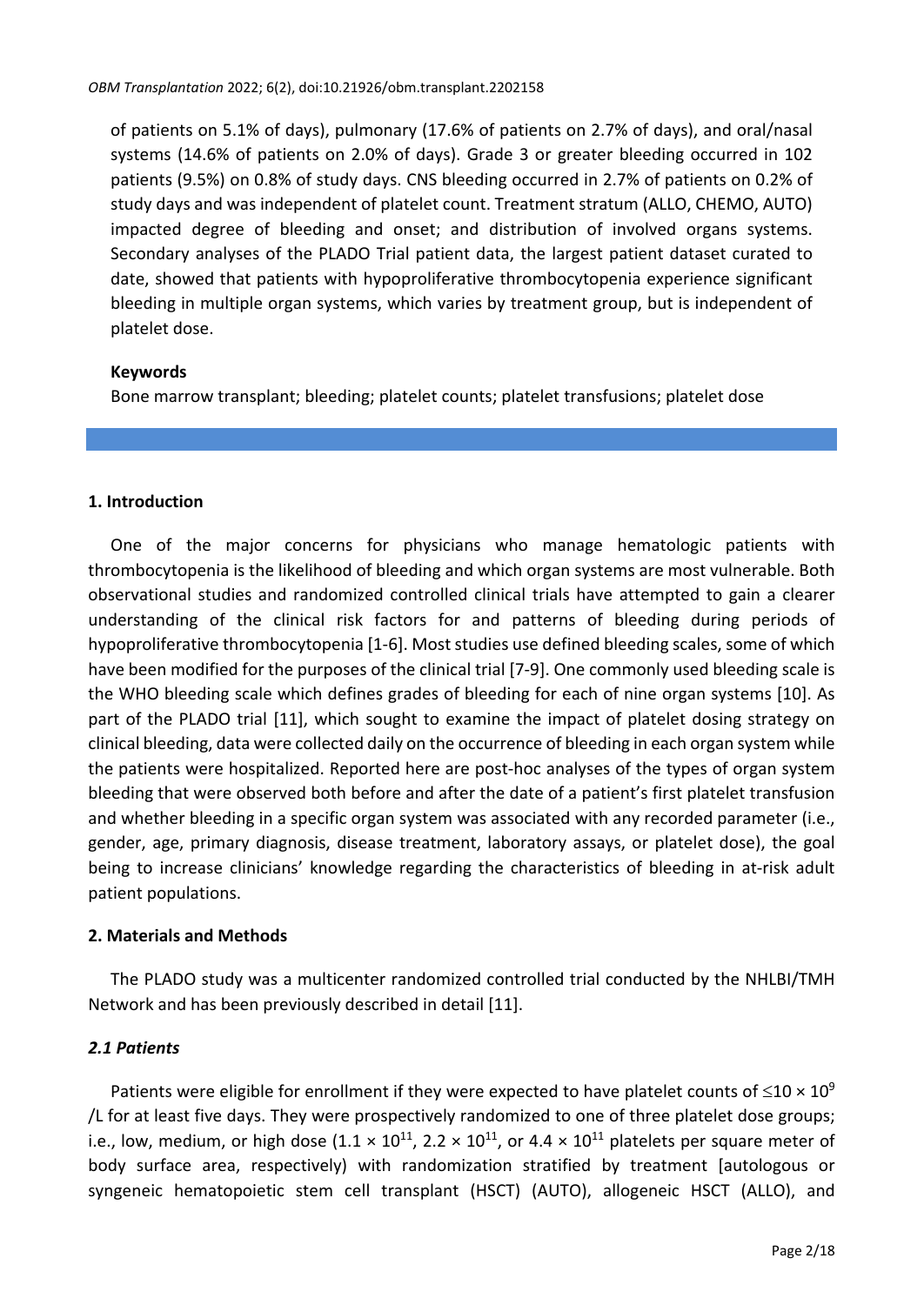chemotherapy for hematologic malignancy without HSCT (CHEMO)]. This paper is restricted to the 1,077 PLADO study patients who were 18 years or older and received at least 1 platelet transfusion during the study period. The 1,077 patients included 352 patients in the low, 355 patients in the medium, and 370 patients in the high dose groups. There were 378, 413, and 286 patients in the AUTO, ALLO, and CHEMO treatment categories, respectively.

## *2.2 Bleeding Grades*

Bleeding data were collected for nine organ systems that included oral/nasal (ON), skin/soft tissue/musculoskeletal (ST), gastrointestinal (GI), genitourinary (GU), pulmonary (PL), body cavity (BC), central nervous system (CNS), invasive sites (IS), and hemodynamic instability (HD) (moderate or severe). Organ system bleeding grades were defined using the World Health Organization (WHO) scale (Table S1) [10].

Not every bleeding grade (1, 2, 3, or 4) had criteria defined for every organ system. For example, hemodynamic instability could only be Grade 3 or 4. Because Grade 1 bleeding and Grade 2 skin bleeding are not usually considered clinically significant, we defined a new bleeding category called Grade 2A, which included all Grade 2 bleeding except skin bleeding.

## *2.3 Bleeding Assessments*

Research staff performed daily bleeding assessments using physical examinations, patient interviews, and chart reviews for any bleeding events noted by hospital staff. Using collected bleeding data, a computerized system calculated each patient's daily bleeding grade. Daily platelet counts, hematocrit values, and hemoglobin levels were measured.

At enrollment, all patients had to have prothrombin (PT) and partial thromboplastin times (aPTT) not more than 1.3 times the upper limit of normal and a fibrinogen concentration of at least 100 mg/dL. Any subsequent coagulation testing obtained as part of patient care was recorded.

## *2.4 Transfusions*

Platelets were transfused prophylactically if the morning platelet count was  $\leq$ 10  $\times$  10<sup>9</sup> /L. The patient's physician could change the transfusion threshold or platelet dose based on clinical reasons, with resumption of study guidelines as soon as possible.

RBC transfusions were given according to local practice guidelines.

## *2.5 Study Duration*

Patients were considered on study until 30 days after their first platelet transfusion, after a 10 day period without a platelet transfusion, at hospital discharge, study withdrawal, or death, whichever occurred first.

### *2.6 Statistical Analysis*

For this report, analyses were limited to the 1,077 adult PLADO patients ( $\geq$ 18 years) who received at least one platelet transfusion. Baseline characteristics were summarized using frequency (percentage) for categorical variables and mean (standard deviation) for continuous variables. One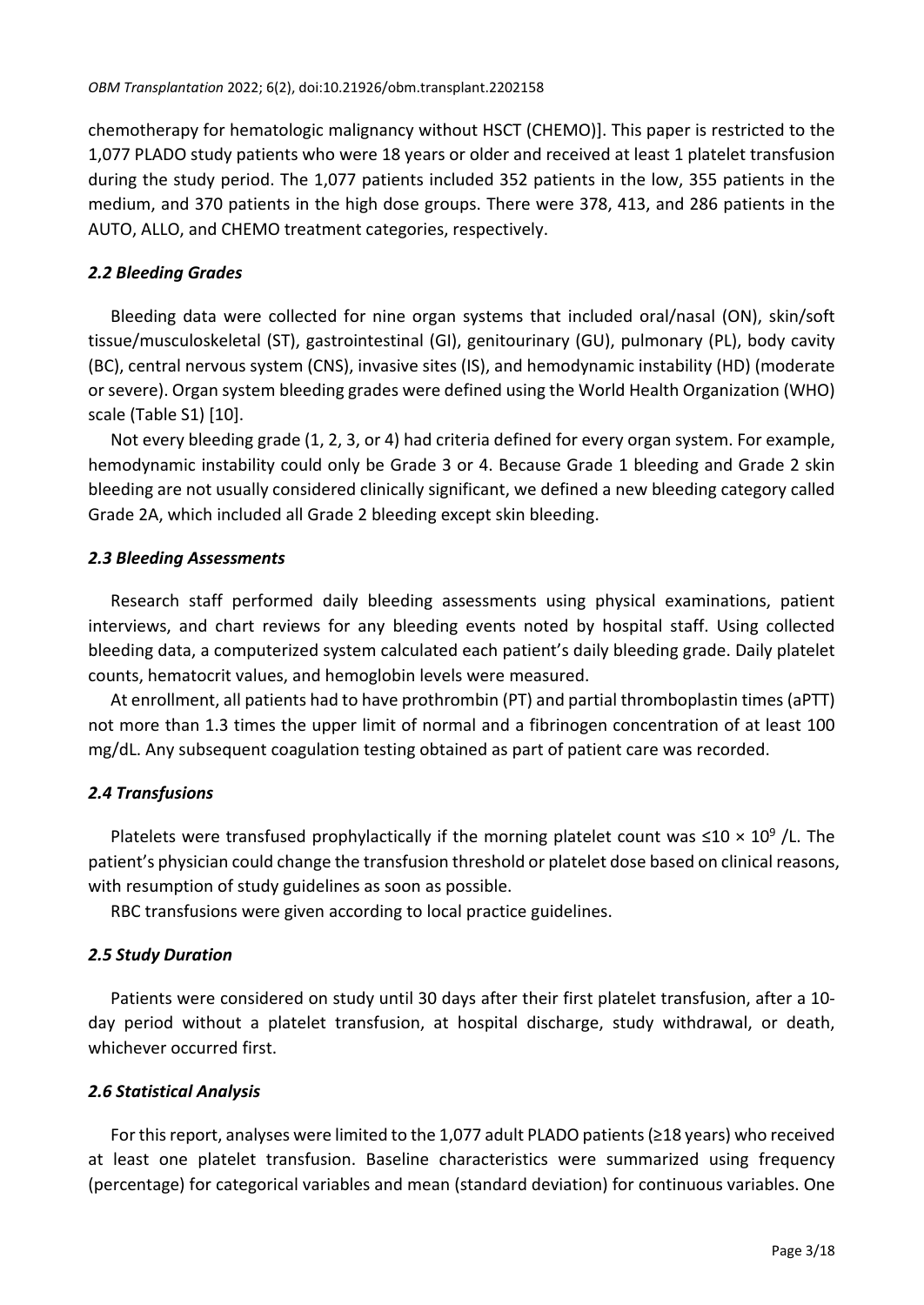variable of interest was primary diagnosis, which might affect bleeding by itself or by type of treatment given. Seven diagnostic categories (Chronic Lymphocytic Leukemia, Chronic Myelomonocytic Leukemia, Non-Hematopoietic Solid Tumors Carcinoma, or Sarcoma, Aplastic Anemia, and Other diagnosis) had such a small number of adult patients (47 total), they were excluded from analyses that included primary diagnosis. Associations between organ system bleeding and stratum, dose group, gender, age, and laboratory assays were evaluated using both univariate, and multiple logistic regression modelstaking into account the within patient correlation. Kaplan-Meier curves were used to explore Grade 2A+ organ system bleeding event rate. The time to Grade 2A+ bleeding onset between strata were tested using log-rank test statistics. All statistical analyses were performed in SAS v9.4 and figures were plotted in R v4.0.2. The PLADO trial, for which the data are further analyzed herein, complied with the Research Ethics Guidelines. Participating institutional review boards approved the study. Participating adult study subjects provided written informed consent; for participating child subject, a parent or legal guardian provided written informed consent. Children provided assent if required by local site policy. A data and safety monitoring board reviewed data twice a year.

### **3. Results**

### *3.1 Days on Study*

Of the 1,077 study patients, 1,035 had 3,791 days after enrollment before their first platelet transfusion with an overall median of 3 pre-transfusion days, and medians of 2, 3 and 3 days for the AUTO, ALLO and CHEMO strata, respectively. The remaining 42 patients had their first platelet transfusion at randomization. On or after their first platelet transfusion, the 1,077 patients had a total of 16,320 days on study with an overall median of 14 days, and medians of 8, 16, and 19 days for the AUTO, ALLO and CHEMO strata, respectively. On or after their first platelet transfusion, the lower, medium, and high dose platelet transfusion groups had medians of 14, 13, and 14 days on study, respectively.

### *3.2 Grade 2A+ Organ System Bleeding*

Table 1 shows the number of patients and patient-days with each type of Grade 2A or greater (Grade 2A+) or Grade 3 or greater bleeding (Grade3+); before the date of the first platelet transfusion or on or after the date of the first platelet transfusion. Overall, 616 patients (57.2% of patients) had Grade 2A+ bleeding on 2,681 days (13.3% of study days). Before the date of their first platelet transfusion, 155 patients (15.0%) had Grade 2A+ bleeding. On or after the date of their first platelet transfusion, 577 patients (53.6%) had Grade 2A+ bleeding. In decreasing frequency during both time periods, GI, GU, PL, and ON bleeding predominated. Overall, 336 patients (31.2%) had GI bleeding on 876 days (4.4% of days), 227 patients (21.1%) had GU bleeding on 1,021 days (5.1%), 190 patients (17.6%) had PL bleeding on 536 days(2.7%), and 157 patients (14.6%) had ON bleeding on 393 days (2.0%).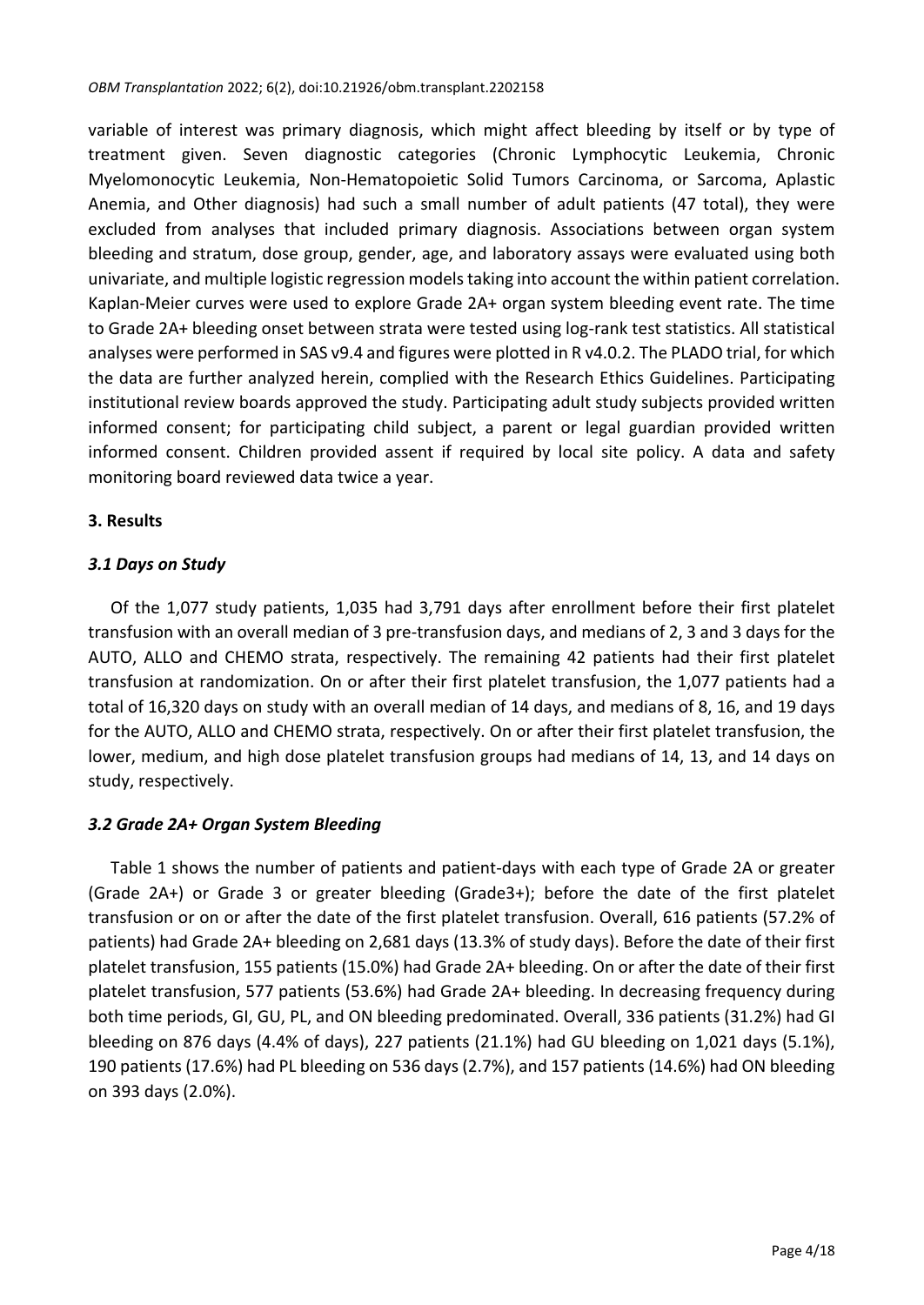|                           |                           |                       |                                      | <b>BEFORE THE DATE OF</b> |              | ON OR AFTER THE DATE |                       |  |
|---------------------------|---------------------------|-----------------------|--------------------------------------|---------------------------|--------------|----------------------|-----------------------|--|
|                           |                           | <b>ALL STUDY DAYS</b> |                                      | THE FIRST PLATELET        |              |                      | OF THE FIRST PLATELET |  |
|                           |                           |                       |                                      | <b>TRANSFUSION</b>        |              | <b>TRANSFUSION</b>   |                       |  |
| <b>GRADE 2A+ BLEEDING</b> |                           | <b>Patients</b>       | <b>Days</b>                          | <b>Patients</b>           | <b>Days</b>  | <b>Subjects</b>      | <b>Days</b>           |  |
| <b>CRITERIA</b>           |                           |                       | $(N = 1077)$ $(N = 20111)(N = 1035)$ |                           | $(N = 3791)$ | $(N = 1077)$         | $(N = 16320)$         |  |
| All Patients*             |                           | 616 (57)              | 2681(13)                             | 155(15)                   | 243(6)       | 577 (54)             | 2438 (15)             |  |
|                           | Gastrointestinal (GI)     | 336 (31)              | 876(4)                               | 84(8)                     | 107(3)       | 293 (27)             | 769(5)                |  |
|                           | Genitourinary (GU)        | 227(21)               | 1021(5)                              | 49 (5)                    | 86(2)        | 212(20)              | 935(6)                |  |
|                           | Pulmonary (PL)            | 190 (18)              | 536(3)                               | 18(2)                     | 25(1)        | 184 (17)             | 511(3)                |  |
|                           | Oral and Nasal (ON)       | 157(15)               | 393(2)                               | 7(1)                      | 11(1)        | 155 (14)             | 382(2)                |  |
|                           | Invasive Sites (IS)       | 79(7)                 | 147(1)                               | 16(2)                     | 21(1)        | 71(7)                | 126(1)                |  |
|                           | Soft Tissue, and          | 34(3)                 | 40(1)                                | 4(1)                      | 4(1)         | 31(3)                | 36(1)                 |  |
|                           | Musculoskeletal (ST)      |                       |                                      |                           |              |                      |                       |  |
|                           | Body Cavity (BC)          | 28(3)                 | 35(1)                                | 0(0)                      | 0(0)         | 28(3)                | 35(1)                 |  |
|                           | Central Nervous System    | 29(3)                 | 38(1)                                | 1(1)                      | 1(1)         | 28(3)                | 37(1)                 |  |
| (CNS)                     |                           |                       |                                      |                           |              |                      |                       |  |
|                           | <b>GRADE 3 OR GREATER</b> |                       |                                      |                           |              |                      |                       |  |
|                           | <b>BLEEDING CRITERIA</b>  |                       |                                      |                           |              |                      |                       |  |
|                           | All Patients**            | 102 (9)               | 162(1)                               | 3(1)                      | 3(1)         | 100(9)               | 159(1)                |  |
|                           | <b>RBC Transfusion to</b> | 81(8)                 | 128(1)                               | $2(-1)$                   | $2(-1)$      | 80(7)                | 126(1)                |  |
|                           | <b>Treat Bleeding</b>     |                       |                                      |                           |              |                      |                       |  |
|                           | Central Nervous System    | 21(2)                 | 28(1)                                | 1(1)                      | 1(1)         | 20(2)                | 27(1)                 |  |
| (CNS)                     |                           |                       |                                      |                           |              |                      |                       |  |
|                           | Hemodynamic               |                       |                                      |                           |              |                      |                       |  |
|                           | Instability - Moderate or | 16(1)                 | 21(1)                                | 0(0)                      | 0(0)         | 16(1)                | 21(1)                 |  |
| Severe (HD)               |                           |                       |                                      |                           |              |                      |                       |  |
|                           | Body Cavity (BC)          | 7(1)                  | 10(1)                                | 0(0)                      | 0(0)         | 7(1)                 | 10(1)                 |  |
|                           | <b>Fatal Bleeding</b>     | 1(1)                  | 1(1)                                 | 0(0)                      | 0(0)         | 1(1)                 | 1(1)                  |  |

**Table 1** Organ system bleeding.

Data in parentheses are the percentage of patients or days. Patients or days with bleeding in more than one organ system are counted in each of the corresponding rows in the table.

\*All patients with Grade 2A or greater bleeding (Grade 2A+).

\*\*All patients with Grade 3 or greater bleeding (Grade 3+).

#### *3.3 Simultaneous Bleeding in Multiple Organ Systems*

Of the 616 patients with Grade 2A+ bleeding, 164 (26.6%) had at least one day with bleeding in more than one organ system on 399 days (14.9%). The most common bleeding combination was GI and GU bleeding in 53 (8.6%) of patients on 101 days (3.8%).

### *3.4 Grade 3+ Organ System Bleeding*

The only organ systems with specific criteria for Grade 3 or higher (Grade 3+) bleeding are CNS, hemodynamic instability, and body cavity. Grade 3+ bleeding criteria were rarely met for these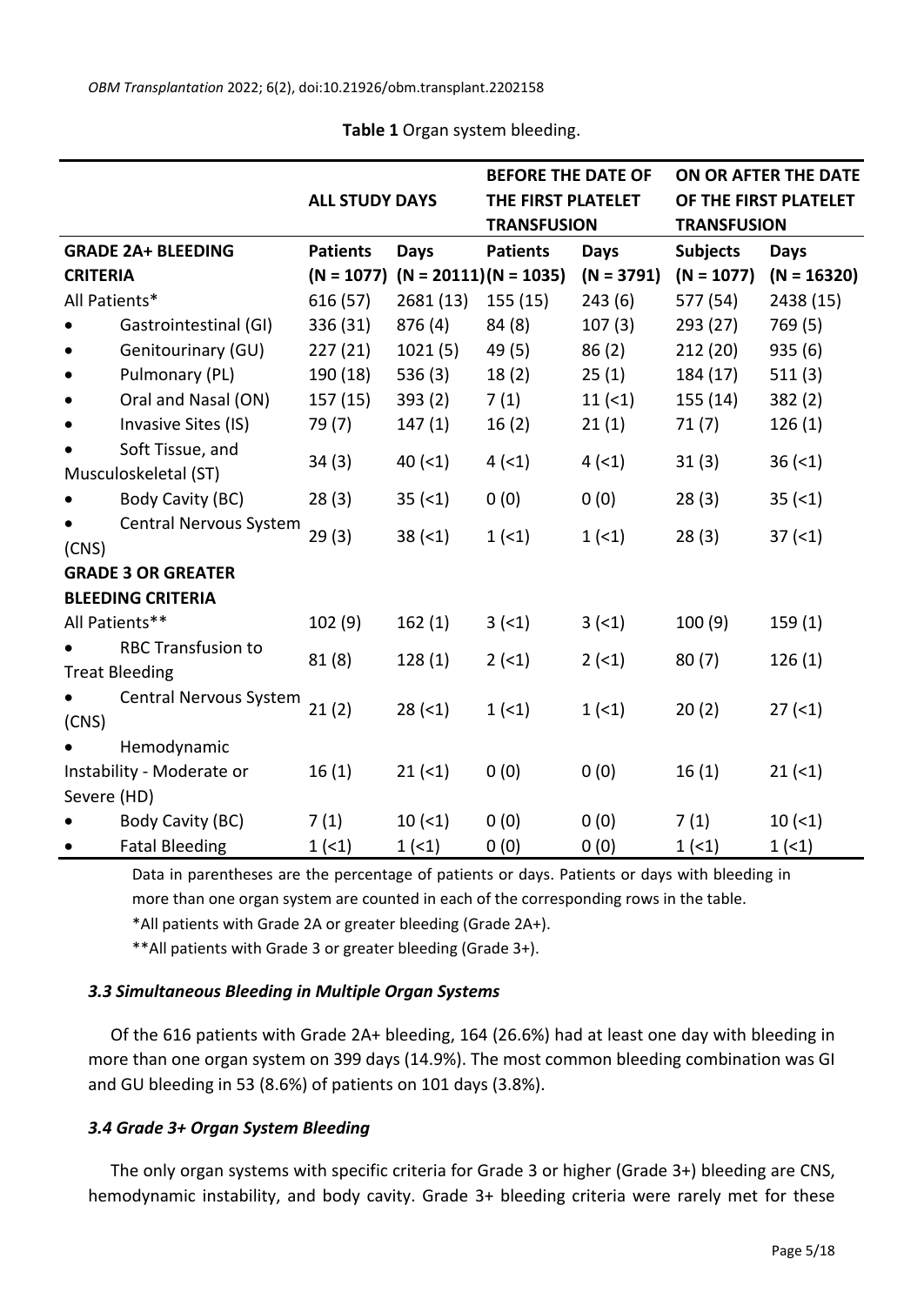organs. There were 102 patients(9.5% of patients) on 162 days(0.8%) with Grade 3+ bleeding (Table 1). Only three had Grade 3+ bleeding before their first platelet transfusion, and one had a CNS bleed. Most days with Grade 3+ bleeding reached that Grade because the patient received a red cell transfusion to treat active bleeding. No data were collected on the specific bleeding symptoms which prompted a RBC transfusion. A pulmonary hemorrhage was the only fatality (Grade 4 bleeding).

## *3.5 CNS Bleeding*

Because CNS bleeding is of such concern, available study data for each patient-day with CNS bleeding are presented (Table 2). Overall, CNS bleeding occurred in 29 (2.7%) patients on 38 days (0.2%). Seven patients had more than one day of CNS bleeding, and 3 patients had 2 types of CNS bleeding. Grade 2A CNS bleeding occurred in 10 patients, Grade 3 CNS bleeding occurred in 3 patients, and Grade 4 CNS bleeding occurred in 18 patients on 25 days(patient 27 had 3 days of CNS bleeding; patients 6, 15, 18, 25, and 29 had each 2 days of CNS bleeding.).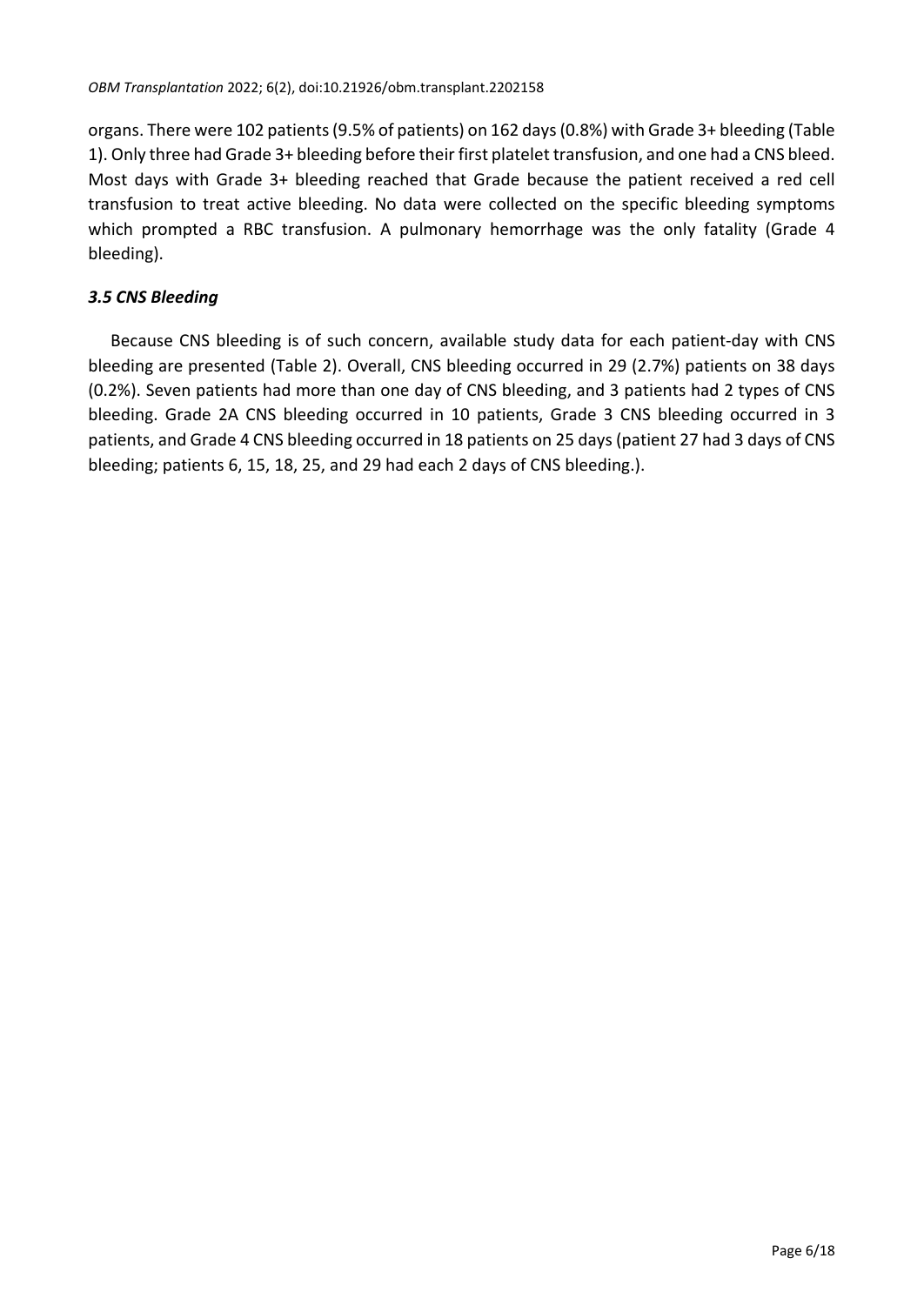|                | Subj ID* Stratum | Primary<br>Diagnosis**   | <b>Dose</b> | Days from 1 <sup>st</sup><br><b>Group Platelet Txn</b> | <b>Days from Most</b><br><b>Recent Platelet</b><br><b>Txn</b> |                                          | <b>Platelet</b>      | <b>HCT</b> |                   | <b>PTT</b> | <b>INR</b> | <b>Type of CNS</b>                   |
|----------------|------------------|--------------------------|-------------|--------------------------------------------------------|---------------------------------------------------------------|------------------------------------------|----------------------|------------|-------------------|------------|------------|--------------------------------------|
|                |                  |                          |             |                                                        | <b>Most</b><br>Recent<br>***                                  | 2 <sub>nd</sub><br><b>Most</b><br>Recent | Count<br>$(x10^9/L)$ | (%)        | Fibrinogen(mg/dL) | (sec)      |            | bleeding                             |
| $\mathbf{1}$   | <b>ALLO</b>      | <b>AML</b>               | Low         | $\mathbf 1$                                            | $\mathbf{1}$                                                  |                                          | 16                   | 26         |                   |            |            | <b>Retinal Bleeding</b>              |
| $\overline{2}$ | <b>ALLO</b>      | <b>MDS</b>               | Low         | 20                                                     | $\mathbf 0$                                                   | $\mathbf{1}$                             | 18                   | 33         |                   | 29         | 1.2        | w/o Visual                           |
| 3              | <b>ALLO</b>      | <b>AML</b>               | High        | 14                                                     | $\mathbf 0$                                                   | $\mathbf{1}$                             | 28                   | 28         | 434               | 33         | 1.4        | Impairment (G2A)                     |
| 4              | <b>CHEM</b>      | AML                      | Low         | 3                                                      | $\mathbf 0$                                                   | 3                                        | 11                   | 27         |                   |            |            |                                      |
| 5              | <b>CHEM</b>      | <b>AML</b>               | High        | 5                                                      | 1                                                             | 5                                        | 74                   | 25         |                   |            |            |                                      |
| 6              | <b>CHEM</b>      | AML                      | Low         | 15                                                     | 0                                                             | $\overline{\mathbf{c}}$                  | 10                   | 34         | 786               | 26         | 1.3        | <b>Bloody Lumbar</b>                 |
| 7              | <b>CHEM</b>      | AML                      | High        | 5                                                      | 0                                                             | 3                                        | 45                   | 25         | 1659              | 39         | 1.0        | Puncture;                            |
| 8              | <b>CHEM</b>      | <b>AML</b>               | High        | 10                                                     | 0                                                             | 5                                        | 8                    |            |                   |            |            | Microscopic Blood                    |
| 9              | <b>CHEM</b>      | AML                      | Med         | 22                                                     | 6                                                             | 8                                        | 107                  | 31         |                   |            |            | No Symptoms(G2A)                     |
| 10             | <b>CHEM</b>      | <b>AML</b>               | Med         | 29                                                     | $\mathbf 0$                                                   | $\overline{7}$                           | 18                   | 26         | 624               | 36         | 1.2        |                                      |
| 11             | <b>CHEM</b>      | <b>AML</b>               | High        | $-5$                                                   |                                                               |                                          | 54                   | 22         | 477               | 36         | 1.1        | <b>Bloody Lumbar</b>                 |
| 12             | <b>CHEM</b>      | <b>ALL</b>               | High        | 5                                                      | $\mathbf 0$                                                   | 5                                        | 18                   | 24         |                   |            |            | Puncture; Visible<br><b>Blood No</b> |
| 13             | <b>CHEM</b>      | <b>AML</b>               | High        | 21                                                     | $\overline{2}$                                                | 9                                        | 55                   | 29         |                   |            |            | Symptoms(G3)                         |
| 14             | <b>ALLO</b>      | AML                      | Low         | $\overline{7}$                                         | $\mathbf 0$                                                   | $\overline{2}$                           | $\overline{7}$       | 21         |                   |            |            |                                      |
| 15             | <b>ALLO</b>      | AML                      | High        | 27                                                     | 3                                                             | 4                                        | 30                   | 24         |                   | 26         | 1.2        | <b>Retinal Bleeding</b>              |
| 16             | <b>ALLO</b>      | Systemic<br>Mastocytosis | Med         | 13                                                     | $\mathbf{1}$                                                  | 4                                        | 18                   | 25         |                   |            |            | with Visual<br>Impairment (G4)       |
| 17             | <b>ALLO</b>      | <b>CML</b>               | High        | 13                                                     | 0                                                             | 3                                        | 21                   | 25         |                   |            | 1.4        |                                      |

**Table 2** CNS bleeding by bleeding type (individual patients' bleeding days).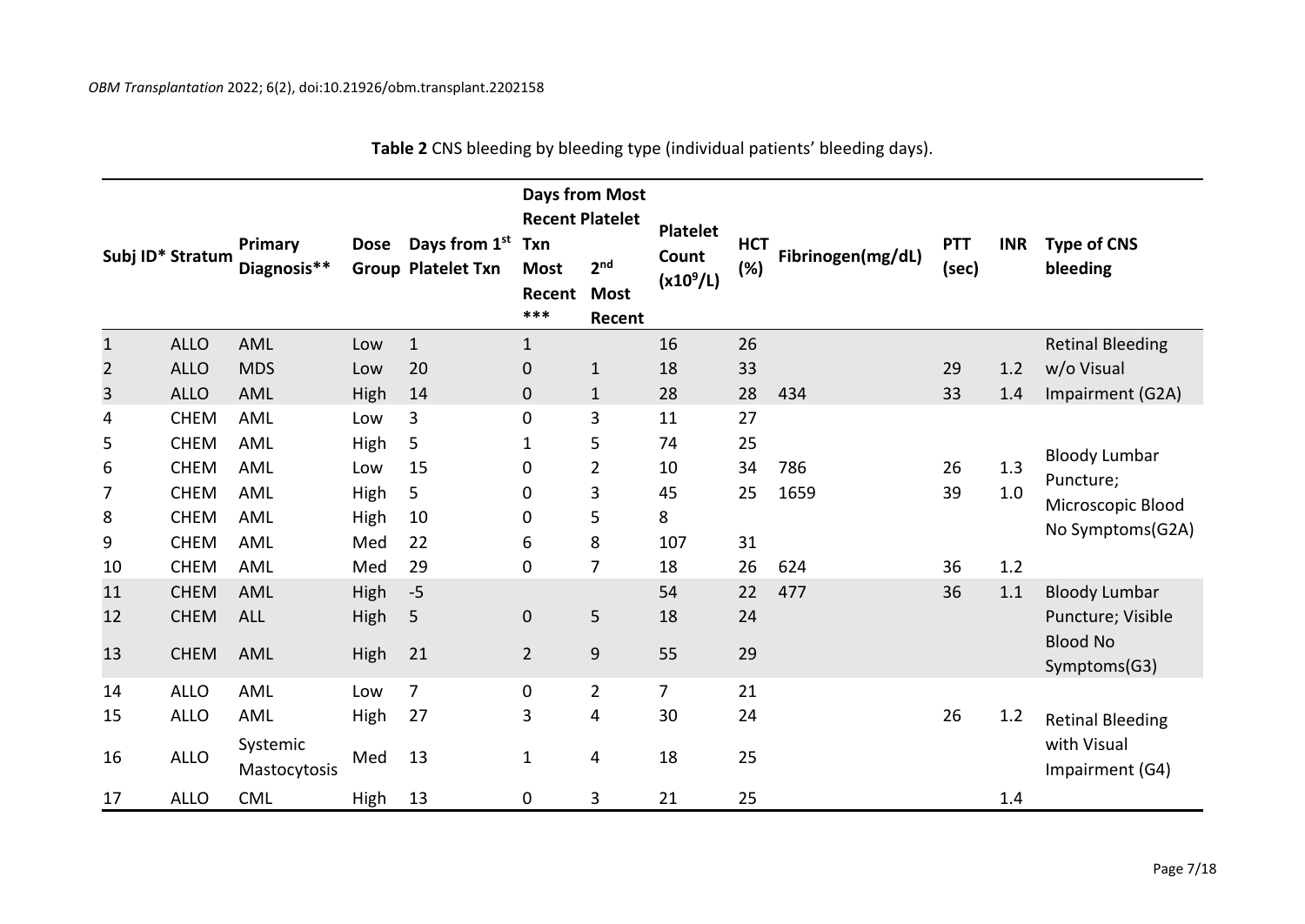| OBM Transplantation 2022; 6(2), doi:10.21926/obm.transplant.2202158 |  |  |  |  |
|---------------------------------------------------------------------|--|--|--|--|
|---------------------------------------------------------------------|--|--|--|--|

| 18 | <b>ALLO</b> | <b>MDS</b> | Med  | 9              | 0              | $\mathbf{1}$   | 10  | 23 |     |    | 1.4     |                          |
|----|-------------|------------|------|----------------|----------------|----------------|-----|----|-----|----|---------|--------------------------|
| 18 | <b>ALLO</b> | <b>MDS</b> | Med  | 10             | 0              | $\mathbf{1}$   | 20  | 26 |     |    |         |                          |
| 19 | <b>CHEM</b> | AML        | Low  | 6              | 3              | 6              | 30  | 24 |     |    |         |                          |
| 20 | <b>CHEM</b> | AML        | High | 6              | 0              | $\mathbf{1}$   | 11  | 22 |     |    |         |                          |
| 21 | <b>AUTO</b> | PCD        | Low  | 4              | $\overline{2}$ | 4              | 16  | 32 |     |    |         |                          |
| 22 | <b>ALLO</b> | AML        | Low  | 9              | 4              | 5              | 89  | 32 |     | 40 | $1.1$   | <b>Bloody Lumbar</b>     |
| 15 | <b>ALLO</b> | AML        | High | 28             | 0              | 4              | 11  | 42 |     | 28 | 1.2     | <b>Puncture with CNS</b> |
| 23 | <b>CHEM</b> | AML        | Med  | 13             | 0              | $\mathbf{1}$   | 30  | 24 |     |    |         |                          |
| 24 | <b>AUTO</b> | <b>HL</b>  | High | 7              | $\mathbf 0$    | $\mathbf 1$    | 45  | 32 |     |    |         | Symptoms (G4)            |
| 25 | <b>ALLO</b> | <b>ALL</b> | Low  | 18             | 0              | $\mathbf{1}$   | 72  | 27 |     | 58 | 1.2     |                          |
| 25 | <b>ALLO</b> | <b>ALL</b> | Low  | 21             | 0              | $\mathbf{1}$   | 71  | 27 |     |    |         |                          |
| 26 | <b>ALLO</b> | <b>MDS</b> | Low  | 8              | 6              | 8              | 226 | 29 |     |    |         |                          |
| 3  | <b>ALLO</b> | AML        | High | 15             | 0              | $\mathbf{1}$   | 31  | 28 | 460 | 31 | 1.4     |                          |
| 27 | <b>ALLO</b> | AA         | Med  | 4              | 0              | $\mathbf{1}$   | 16  | 23 |     |    |         |                          |
| 27 | <b>ALLO</b> | AA         | Med  | 15             | 1              | $\overline{2}$ | 107 | 22 |     |    |         | CNS Bleeding on          |
| 27 | <b>ALLO</b> | AA         | Med  | 18             | 0              | 1              | 108 | 30 |     | 20 | 1.0     | Imaging Study (G4)       |
| 6  | <b>CHEM</b> | <b>AML</b> | Low  | 20             | 0              | 5              | 54  | 29 | 634 | 25 | 1.2     |                          |
| 6  | <b>CHEM</b> | AML        | Low  | 21             | 0              | $\mathbf{1}$   | 109 | 26 |     | 25 | $1.4\,$ |                          |
| 28 | <b>CHEM</b> | AML        | Low  | 11             | 0              | $\mathbf{1}$   | 47  | 29 | 914 | 29 | 1.2     |                          |
| 29 | <b>AUTO</b> | <b>PCD</b> | High | $\overline{2}$ | 0              | $\overline{2}$ | 57  | 22 |     |    |         |                          |
| 29 | <b>AUTO</b> | PCD        | High | 3              | 0              | $\mathbf 1$    | 51  | 22 |     |    |         |                          |

\*Each number indicates a unique subject. Patients 3, 6, 15, 18, 25, 27, and 29 had more than one day of CNS bleeding. Three patients had more than one type of CNS bleeding: 3 (retinal bleeding without visual impairment and CNS bleeding on imaging study), 6 (bloody lumbar puncture without CNS symptoms and CNS bleeding on imaging study), and 15 (retinal bleeding with visual impairment and bloody lumbar puncture with CNS symptoms) had more than one type of CNS bleeding. \*\* ALL=Acute Lymphocytic Leukemia, AML=Acute Myelogenous Leukemia, CML=Chronic Myelogenous Leukemia, HL=Hodgkins Lymphoma, NHL=Non-Hodgkins Lymphoma, MDS=Myelodysplastic Syndromes, PCD=Plasma Cell Disorders, AA=Aplastic Anemia Congenital or Acquired. \*\*\*A zero in this column means the patient had a platelet transfusion on the day of CNS bleeding, but we do not know if the platelet transfusion was given before or after the onset of bleeding.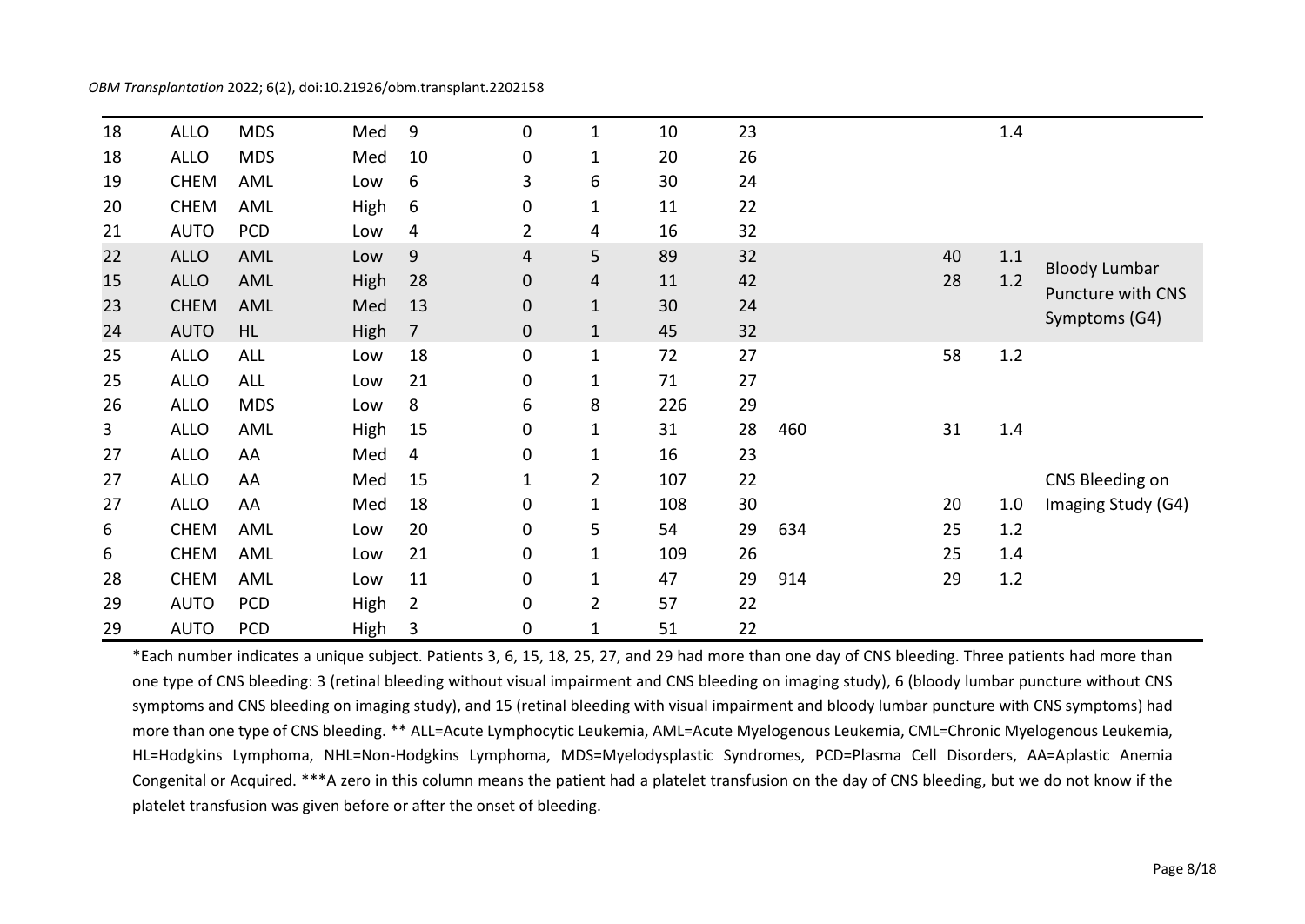The most common types of CNS bleeding were those found by imaging study, followed by retinal bleeding with visual impairment, and lumbar puncture with microscopic blood without CNS symptoms.

The average platelet count at onset of CNS bleeding was 46 ± 43  $\times$  10<sup>9</sup>/L (range of 7  $\times$  10<sup>9</sup> /L to 226  $\times$  10<sup>9</sup> /L). There were no differences in platelet counts based on the severity of bleeding; platelet counts averaged 34  $\times$  10<sup>9</sup>/L ± 33  $\times$  10<sup>9</sup>/L (range 8  $\times$  10<sup>9</sup> /L to 107  $\times$  10<sup>9</sup> /L) on the 10 days with Grade 2A bleeding,  $42 \times 10^9 \pm 21 \times 10^9$  /L (range  $18 \times 10^9$  /L to 55  $\times$  10<sup>9</sup> /L) on the 3 days with Grade 3 bleeding, and  $51 \times 10^9 \pm 49 \times 10^9$  /L (range  $7 \times 10^9$ /L to 226  $\times$  10<sup>9</sup> /L) on the 25 days with Grade 4 bleeding (p = 0.34 for 3 group comparison). The types of bleeding with the lowest platelet counts were retinal bleeding without visual impairment (Grade 2A) [mean platelet count 21  $\times$  10<sup>9</sup> /L  $\pm$  6  $\times$ 10<sup>9</sup>/L, range of 16 × 10<sup>9</sup>/L to 28 × 10<sup>9</sup>/L)] or with visual impairment (Grade 4) [mean platelet count  $18 \times 10^9$  /L  $\pm 8 \times 10^9$  /L, range of 7  $\times 10^9$  /L to 30  $\times 10^9$ /L)] (Figure 1).



**Figure 1** CNS bleeding types by morning platelet count and stratum.

These data suggest that bleeding can occur at any platelet count and at any time during a patient's thrombocytopenic episode. Only one CNS bleed occurred before the patient's first platelet transfusion. Of the 38 days with CNS bleeding, a platelet transfusion was given on 26 days (68%) (Table 2). Data are not available on whether these transfusions were given before or after the onset of CNS bleeding. However, only 7 of these transfusions may have been given solely because of a platelet count of  $\leq$ 11 × 10<sup>9</sup>/L, and only 4 had platelet counts meeting the transfusion trigger of  $\leq$ 10  $\times$  10<sup>9</sup> /L. Excluding those days with a platelet transfusion given on the same day of a CNS bleed (day 0), or before the first platelet transfusion, the average days from the most recent platelet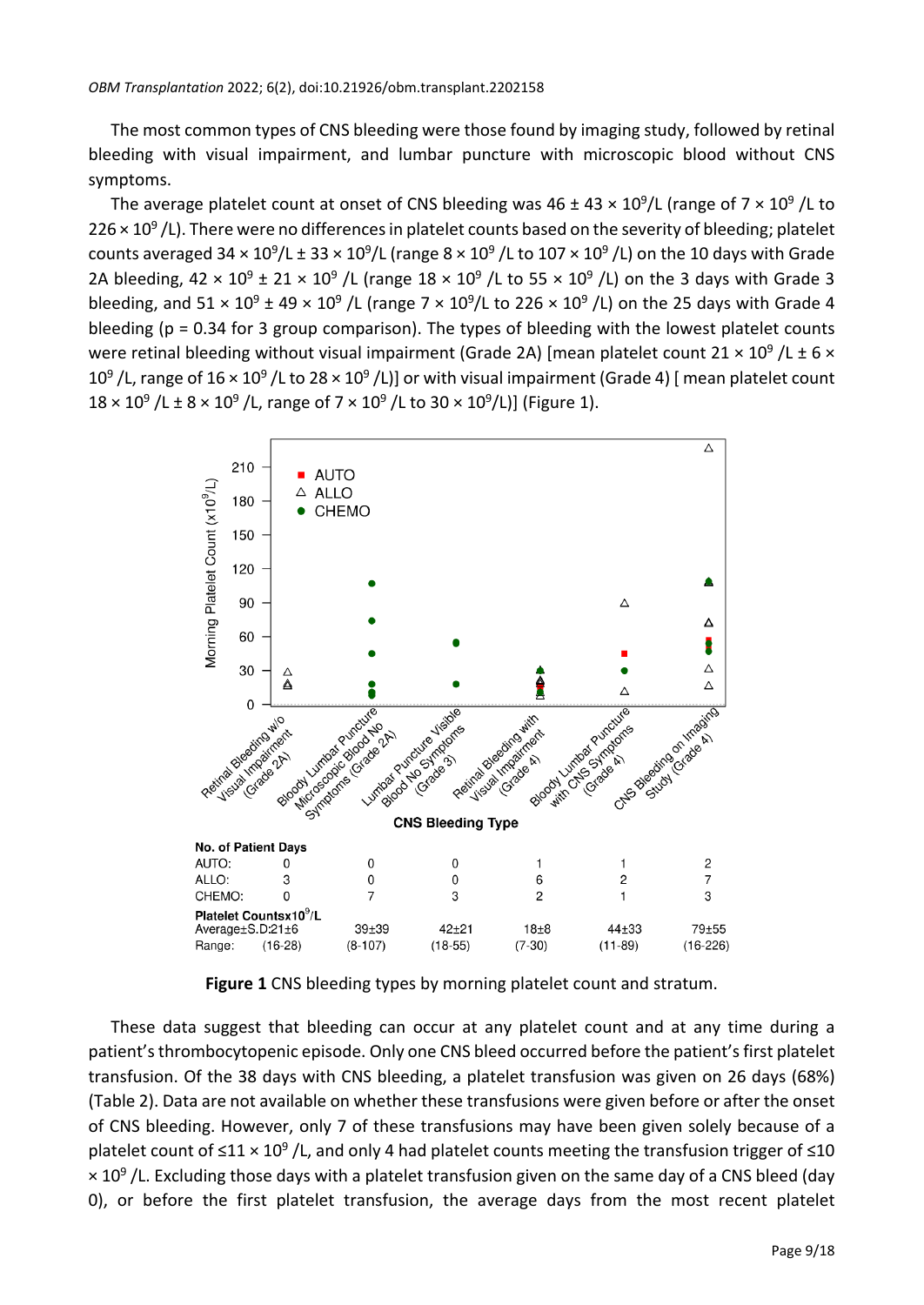transfusion to onset of CNS bleeding was  $2.7 \pm 1.9$  days (range 1 to 6 days), and the mean days from the second most recent transfusion to the date of CNS bleeding was  $3.1 \pm 2.4$  days (range 1 to 9) (Table 2). Of the 12 patients not given a platelet transfusion on the day of CNS bleeding, 3 had Grade 2A CNS bleeding, 2 had Grade 3, and 7 had Grade 4 (4 of these had retinal bleeding with visual impairment, 1 had a bloody lumbar puncture with CNS symptoms with a platelet count of 89  $\times$  10<sup>9</sup> /L, and 2 had CNS bleeding on imaging study with platelet counts of 107  $\times$  10<sup>9</sup> /L and 226  $\times$  10<sup>9</sup> /L).

The average hematocrit at onset of CNS bleeding was  $27 \pm 4\%$  (range of 21% to 42%). There were no differences in hematocrits based on the severity of bleeding; hematocrits averaged 28  $\pm$  3% (range 25% to 34%) on the 9 days with Grade 2A bleeding with hematocrit measurements, 25 ± 4% (range 22% to 29%) on the 3 days with Grade 3 bleeding, and 27 ± 5% (range 21% to 42%) on the 25 days with Grade 4 bleeding ( $p = 0.30$  for 3 group comparison).

The risk of CNS bleeding differed by stratum, 3 of 365 AUTO patients (0.8%), 12 of 399 ALLO patients (2.9%), and 14 of 271 CHEMO patients (4.9%) experienced any CNS bleeding (p=0.02 for the three-group comparison). Of the 10 patients with a bloody lumbar puncture without CNS symptoms, all were CHEMO patients (9 AML and 1 ALL). These patients may have received intrathecal chemotherapy necessitating an asymptomatic lumbar puncture. Retinal bleeding with or without visual impairment occurred in 11 patients, 8 (73%) were ALLO patients. Of the 7 patients with CNS bleeding on imaging study, 4 (57%) were ALLO patients, 2 (29%) were CHEMO, and 1 (14%) was AUTO. However, the risk did not differ by dose group.

#### *3.6 Predictors of Bleeding in Each Organ System*

We assessed whether the following variables were associated with bleeding in each of the nine organ systems, individually and as part of a multi-predictor model: stratum, gender, age, randomized platelet dose group (for days on or after the first platelet transfusion), primary diagnosis, morning platelet count category, and hematocrit category.

As shown in Table 1, only 155 of 1,035 patients (15.0%) whose bleeding was assessed for a total of 243 days prior to their first transfusion had any evidence of bleeding. The small number of patients and the few days of bleeding assessments limited our ability to model for relevant risk factors for bleeding prior to their first transfusion. Therefore, analysis of risk factors was only determined for patients on or after their first platelet transfusion.

For predictors of bleeding, the univariate models with patient as the unit of analysis are shown in Table 3. The most common type of bleeding in almost every diagnostic group of patients was GI bleeding, followed by GU bleeding. However, the most common type of bleeding for patients with ALL was pulmonary (36.0% of patients), and it was also high for patients with AML (19.9%), CML (24.4%), and MDS (18.9%).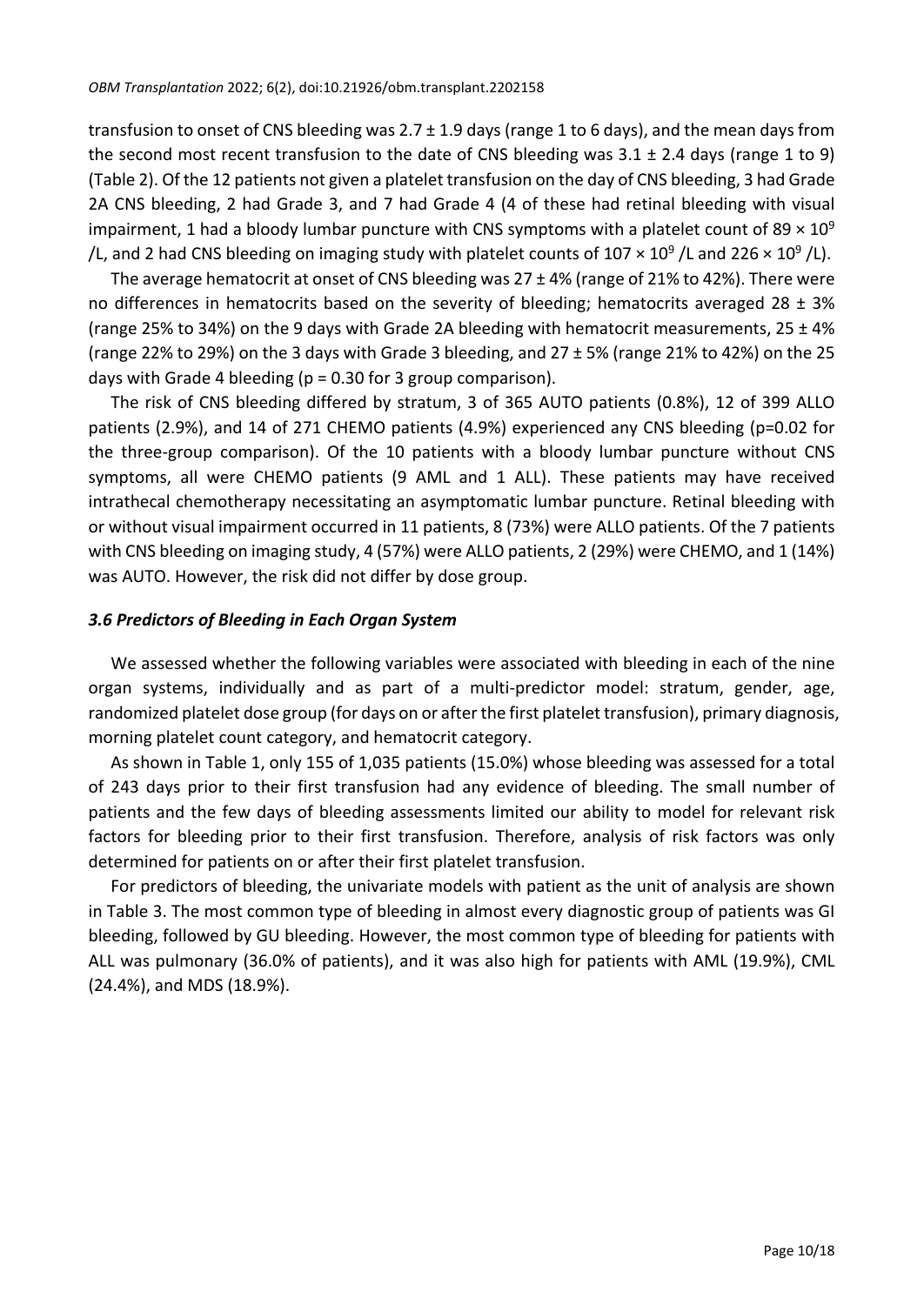**Table 3** Baseline patient characteristics asindividual predictors of organ system bleeding, on or after the date of first platelet transfusion.

|                              | ON           | <b>ST</b> | GI            | GU                            | <b>PL</b>                                                        | BC      | <b>CNS</b> | IS       | HD     |
|------------------------------|--------------|-----------|---------------|-------------------------------|------------------------------------------------------------------|---------|------------|----------|--------|
|                              | N(%)         | N(%)      | N (%)         | N (%)                         | N (%)                                                            | N(%)    | N (%)      | N (%)    | N (%)  |
| <b>Stratum</b>               |              |           |               |                               |                                                                  |         |            |          |        |
| AUTO ( $N = 378$ )           | 25(6.6)      | 8(2.1)    |               |                               | 64 (16.9) 34 (9.0) 38 (10.1)                                     | 1(0.7)  | 3(0.8)     | 16(4.2)  | 5(1.3) |
| ALLO ( $N = 413$ )           | 95<br>(23.0) | 14 (3.4)  | 162<br>(39.2) | 116<br>(28.1)                 | 104<br>(25.2)                                                    | 7(1.7)  | 12(2.9)    | 30(7.3)  | 5(1.2) |
| CHEMO (N = 286)              | 35<br>(12.2) | 9(3.2)    |               |                               | 67 (23.4) 62 (21.7) 42 (14.7)                                    | 19(6.6) | 13(4.6)    | 25(8.7)  | 6(2.1) |
| Overall P-value              | < 0.001      | 0.54      | < 0.001       | < 0.001                       | < 0.001                                                          | < 0.001 | 0.02       | 0.06     | 0.61   |
| <b>Primary</b><br>Diagnosis* |              |           |               |                               |                                                                  |         |            |          |        |
| AML ( $N = 413$ )            | 65<br>(15.7) | 13(3.2)   | 120<br>(29.1) | 103<br>(24.9)                 | 82 (19.9) 18 (4.4)                                               |         | 17(4.1)    | 32(7.8)  | 7(1.7) |
| $NHL (N = 191)$              | 23<br>(12.0) | 3(1.6)    |               |                               | 46 (24.1) 28 (14.7) 27 (14.1)                                    | 2(1.1)  | 0(0)       | 9(4.7)   | 4(2.1) |
| $PCD (N = 157)$              | 10(6.4)      | 6(3.8)    |               | 29 (18.5) 12 (7.6)            | 14 (8.9)                                                         | 0(0)    | 2(1.3)     | 8(5.1)   | 1(0.6) |
| ALL $(N = 75)$               | 22<br>(29.3) | 3(4.0)    |               | 26 (34.7) 17 (22.7) 27 (36.0) |                                                                  | 1(1.3)  | 2(2.7)     | 7(9.3)   | 1(1.3) |
| $HL (N = 75)$                | 7(9.3)       | 0(0)      |               | 14 (18.7) 12 (16.0) 7 (9.3)   |                                                                  | 2(2.7)  | 1(1.3)     | 3(4.0)   | 1(1.3) |
| $MDS (N = 74)$               | 10<br>(13.5) | 2(2.7)    |               |                               | 30 (40.5) 17 (22.0) 14 (18.9)                                    | 1(1.4)  | 3(4.1)     | 2(2.7)   | 0(0)   |
| CML ( $N = 45$ )             | 8(17.8)      | 2(4.4)    |               |                               | 19 (42.2) 9 (20.00) 11 (24.4)                                    | 3(6.7)  | 1(2.2)     | 6(13.3)  | 2(4.4) |
| <b>Overall P-value</b>       | < 0.001      |           | < 0.001       | < 0.001                       | < 0.001                                                          |         |            | 0.18     |        |
| Gender                       |              |           |               |                               |                                                                  |         |            |          |        |
| Male ( $N = 645$ )           | 93<br>(14.4) | 16(2.5)   | 164<br>(25.4) | 87 (13.5)                     | 107<br>(16.6)                                                    | 17(2.6) | 19 (3.0)   | 42 (6.5) | 8(1.2) |
| Female ( $N = 432$ )         | 62<br>(14.4) | 15(3.5)   | 129<br>(29.9) | 125<br>(28.9)                 | 77 (17.8) 10 (2.3)                                               |         | 9(2.1)     | 29(6.7)  | 8(1.9) |
| Overall P-value              | 0.98         | 0.34      | 0.11          | < 0.001                       | 0.60                                                             | 0.74    | 0.39       | 0.90     | 0.42   |
| <b>Dose Group</b>            |              |           |               |                               |                                                                  |         |            |          |        |
| Low ( $N = 352$ )            | 59<br>(16.8) |           |               |                               | 13 (3.7) 90 (25.6) 71 (20.2) 60 (17.1) 7 (2.0) 11 (3.1) 26 (7.4) |         |            |          | 7(2.0) |
| Medium ( $N = 355$ )         | 46<br>(13.0) | 14 (3.9)  | 103<br>(29.0) |                               | 69 (19.4) 57 (16.1) 12 (3.4) 6 (1.7)                             |         |            | 25 (7.0) | 5(1.4) |
| High ( $N = 370$ )           | 50<br>(13.5) | 4(1.1)    | 100<br>(27.0) |                               | 72 (19.5) 67 (18.1) 8 (2.2) 11 (3.07) 20 (5.4)                   |         |            |          | 4(1.1) |
| Overall P-value              | 0.30         | 0.06      | 0.59          | 0.96                          | 0.76                                                             | 0.44    | 0.43       | 0.52     | 0.60   |
|                              |              |           |               |                               | Mean±S Mean±S Mean±S Mean±S Mean±S Mean±S Mean±S Mean±S Mean±S   |         |            |          |        |
|                              | D            | D         | D             | D                             | D                                                                | D       | D          | D        | D      |
| Age                          |              |           |               |                               |                                                                  |         |            |          |        |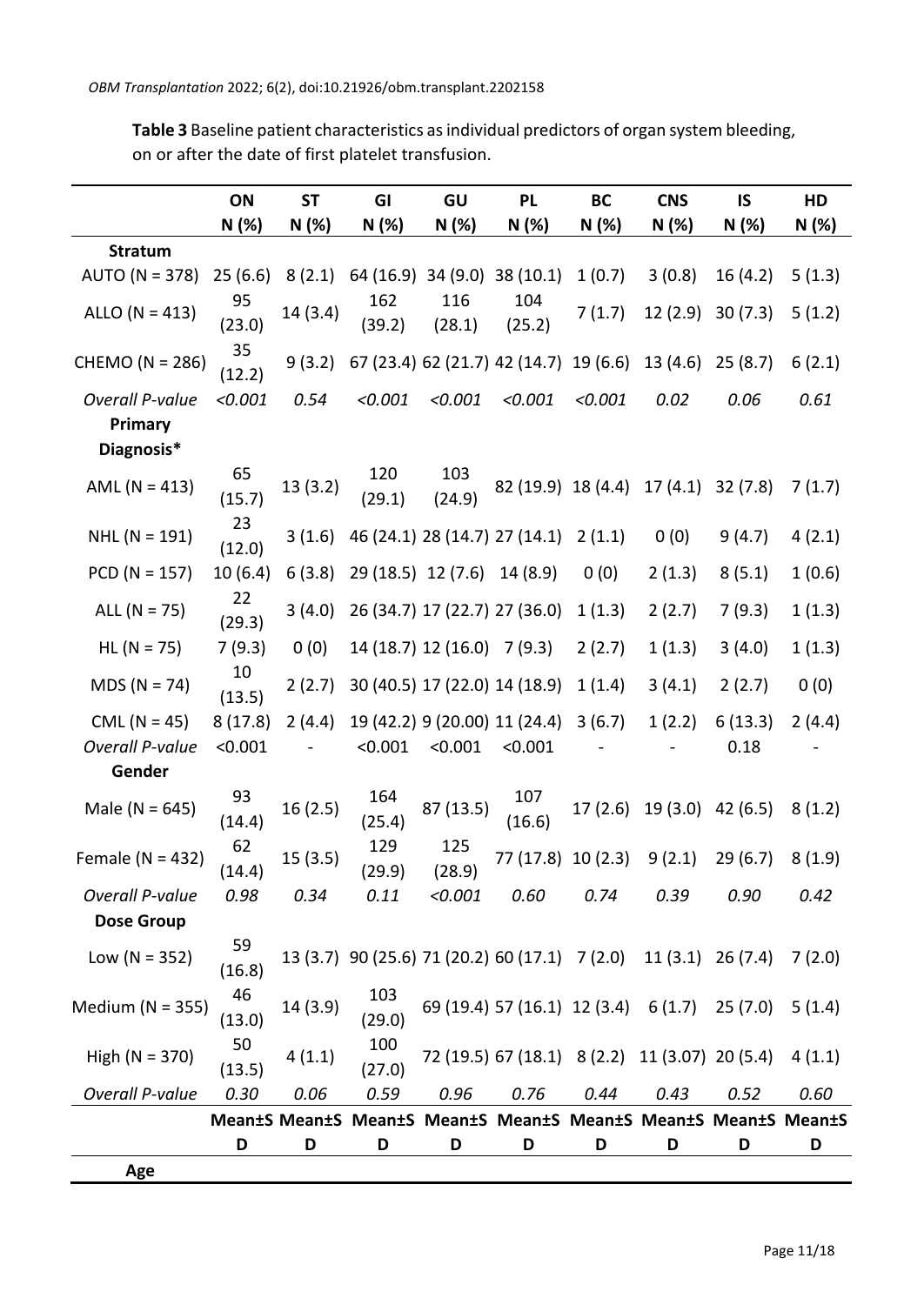*OBM Transplantation* 2022; 6(2), doi:10.21926/obm.transplant.2202158

| Grade 2A+<br>bleeding**     | $48+13$   | $51+14$ | $48+13$ | 48±13   | 49±13 | $49+13$ | $49+14$   | $52+14$ | $58+13$ |
|-----------------------------|-----------|---------|---------|---------|-------|---------|-----------|---------|---------|
| No Grade 2A+<br>bleeding*** | $51 + 14$ | 50±14   | $51+14$ | $51+14$ | 51±14 | $51+14$ | $51 + 14$ | $50+14$ | $50+14$ |
| Overall P-value             | 0.003     | 0.81    | 0.002   | <0.001  | 0.21  | 0.48    | 0.58      | 0.41    | 0.03    |

The multi-predictor models not including primary diagnosis are provided in Table S2A and Table S2B. After adjustment for other variables in the models, the following associations were statistically significant.

- Oral/Nasopharyngeal (ON) bleeding: ALLO patients are at higher risk than AUTO and CHEMO patients. Older patients were at lower risk than younger patients. Days with morning platelet counts of 1-10  $\times$  10<sup>9</sup> /L, 11-20  $\times$  10<sup>9</sup> /L, 21-40  $\times$  10<sup>9</sup> /L, and 41-60  $\times$  10<sup>9</sup> /L were all at higher risk than days with platelet counts >60  $\times$  10<sup>9</sup> /L.
- Soft Tissue (ST) bleeding: Patients in the high platelet dose group were at lower risk than patients in the medium platelet dose group. Days with morning platelet counts of  $1{\text -}10 \times 10^9$ /L and 11-20  $\times$  10<sup>9</sup> /L were at high risk compared to 21-40  $\times$  10<sup>9</sup> /L.
- Gastrointestinal (GI) bleeding: ALLO patients were at higher risk than AUTO and CHEMO patients. Days with morning platelet counts of 1-10  $\times$  10<sup>9</sup> /L, 11-20  $\times$  10<sup>9</sup> /L, and 41-60  $\times$  10<sup>9</sup> /L were at higher risk than days with platelet counts >60  $\times$  10<sup>9</sup> /L.
- Genitourinary (GU) bleeding: ALLO patients were at higher risk than AUTO and CHEMO patients, and CHEMO patients were at higher risk than AUTO patients. Males were at lower risk. Older patients were at lower risk. Days with morning platelet counts of  $1\text{-}10 \times 10^9$  /L, 11- $20 \times 10^9$  /L, 21-40  $\times$  10<sup>9</sup> /L, and 41-60  $\times$  10<sup>9</sup> /L were all at higher risk than days with platelet counts  $>60 \times 10^9$  /L.
- Pulmonary (PL) bleeding: ALLO patients were at higher risk than AUTO and CHEMO patients.
- Body Cavity (BC) bleeding: ALLO and CHEMO patients were at higher risk than AUTO patients.
- Invasive Sites (IS) bleeding: Days with hematocrits ranging between 26 and 29% had the lowest risk and days with hematocrit ≤25% had the highest risk.
- Hemodynamic Instability (HD) bleeding: Older patients were at higher risk. Days with hematocrit <25% had the highest risk.

These associations remained similar for GI, GU, PL and IS bleeding after adding primary diagnosis to the models. This was not the case for ST, CNS, and HD bleeding due to paucity of data.

## *3.7 Time to Onset of Grade 2A+ Organ System Bleeding*

If a patient met criteria for Grade 2A+ or greater bleeding in a specific organ system between first platelet transfusion and end of study, the date of the first such bleeding was considered as the event date for the patient. Otherwise, the patient was censored on the last study day. Kaplan-Meier curves for the time to onset of Grade 2A+ organ system bleeding on or after the date of the first platelet transfusion are shown in Figure 2.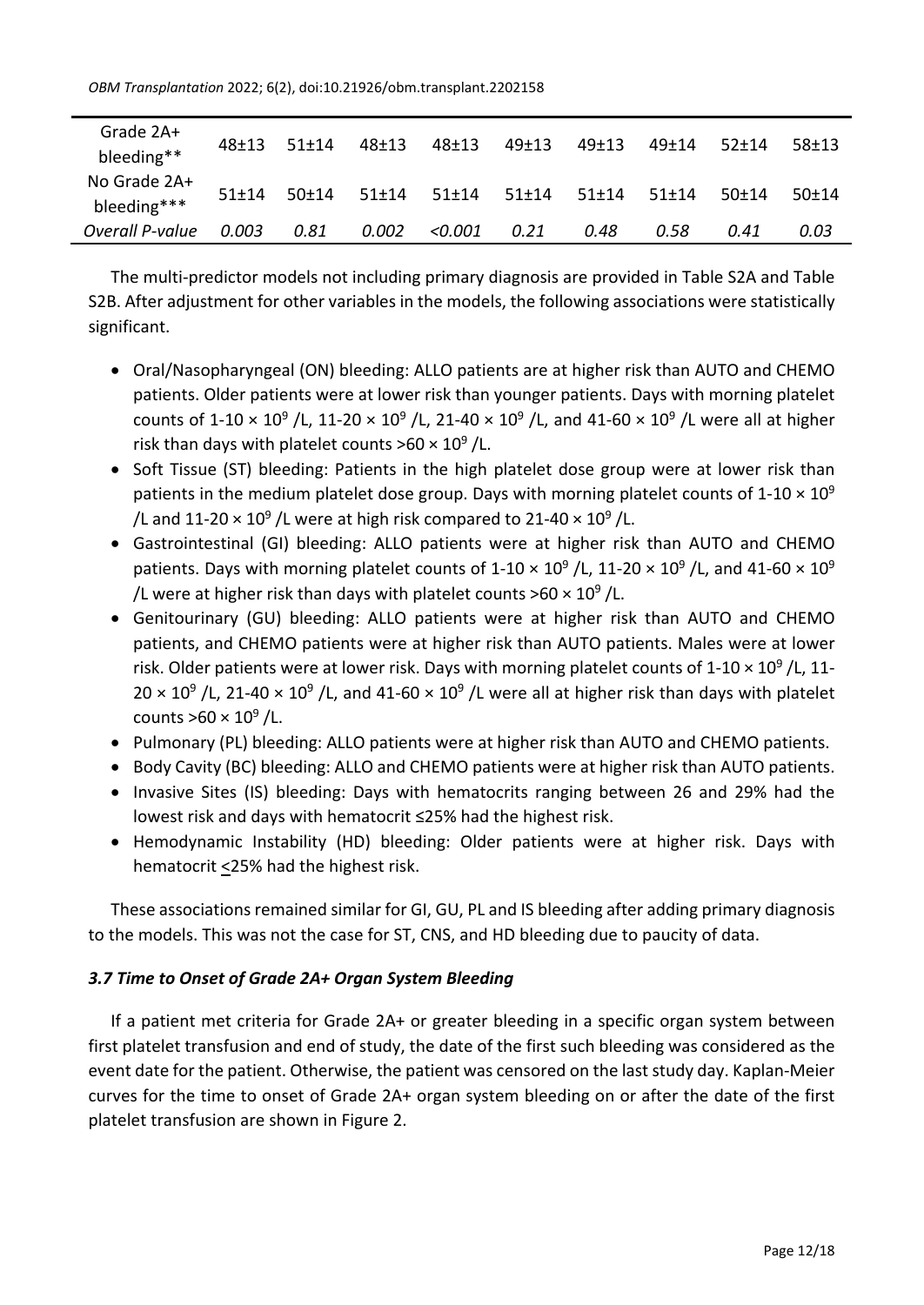

**Figure 2** Time from first platelet transfusion to G2A+ bleeding.

Kaplan-Meier curves of the time from first platelet transfusion to Grade 2A+ organ system bleeding by stratum are shown in Figures S1A-S1I. The log-rank test results show stratum was significantly associated with time to onset of ON, GI, GU, PL, and BC bleeding (p < 0.05). ALLO patients had shorter time to onset of ON, GI, GU, and PL bleeding compared to both AUTO and CHEMO patients. For BC bleeding, CHEMO patients bled sooner than AUTO and ALLO patients.

#### **4. Discussion**

The secondary analyses of the PLADO trial data reported here, which are derived from the largest study population analyzed to date, sought to examine the relationship between multiple factors and the patterns of organ bleeding in patients with hypoproliferative thrombocytopenia. Direct comparison of these secondary analyses with other studies examining bleeding in the setting of hypoproliferative thrombocytopenia is not possible due to differences in study protocols and bleeding assessment tools employed as well as the lack of comparable granularity of the analyses (e.g. analysis of specific factors associated with bleeding by organ type) [5, 9, 12, 13]. However, using broad brush comparisons, our results are consistent with other reports in that clinically significant bleeding (WHO Grade 2A+) occurred in a high percentage of study patients (57.2%); severe/life threatening hemorrhage (WHO Grade 3-4) occurred in a smaller, but clinically relevant, percentage of patients (9.5%) [5, 14, 15].

Overall, the most common type of bleeding occurred in the GI tract (31.2% of patients) followed by GU (21.1%), pulmonary (17.6%) and oral/nasal (14.6%). Of note, the distribution of organ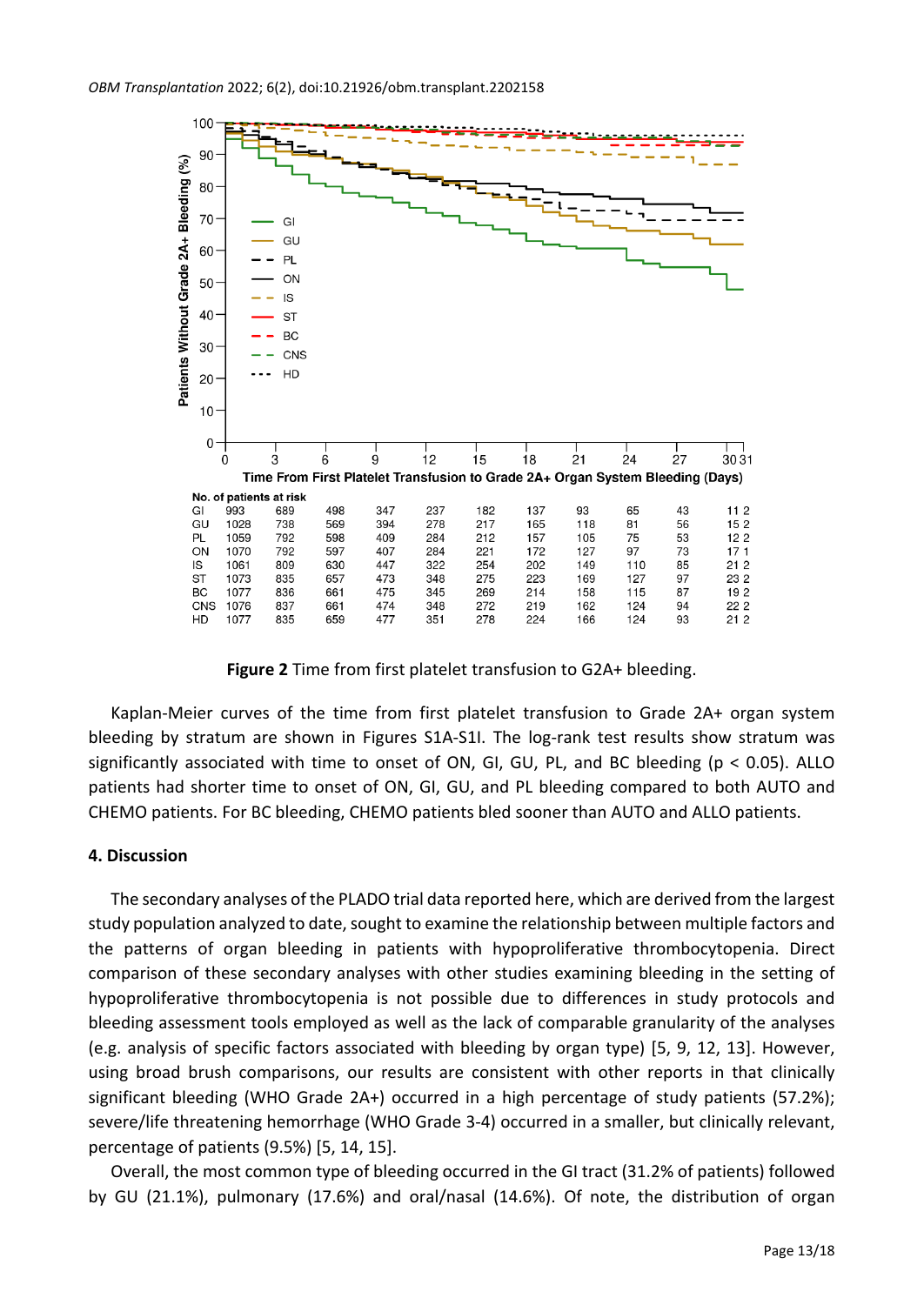bleeding observed in this analysis of adults was somewhat different from what was reported in the analysis of pediatric patients enrolled in the PLADO trial; oral/nasal bleeding represented the most common type of bleeding in the pediatric patient (<19 years) [6]. As pointed out by these authors and others, site-specific bleeding risk in the setting of thrombocytopenia may be related to differences in endothelial integrity secondary to the type and intensity of treatment regimens as well as the inflammatory milieu [6, 16-18]. And, as has been cautioned by Crighton and colleagues [13], findings reported from studies of adult patient populations may not be applicable to pediatric patient populations.

In multi-predictor models including gender, age, treatment stratum, and with and without primary diagnosis, significant associations were found for several types of bleeding. Overall, ALLO patients were at higher risk for bleeding in most organ systems and had a shorter time from their first transfusion to onset of bleeding, in keeping with reports by others [5, 15]. With respect to influence of gender, our analyses showed females were more likely to have genitourinary bleeding (p < 0.001); but gender did not appear to impact bleeding differences for any other organ system. This is in contrast to Stanworth et al [19] where they found female sex was significantly associated with WHO grade 2-4 bleeding even after excluding vaginal-only bleeding.

As previously reported by PLADO study investigators and others, hematocrit is inversely associated with risk of bleeding [20-22]. In the present data analysis, patients with hematocrits < 25% were at higher risk for bleeding at invasive sites and bleeding associated with hemodynamic instability. Thakar and colleagues, in a recent review, nicely synthesize data from animal studies and clinical trials which support the concept of altered red blood cell rheology in the face of reduced red cell mass as a consequence of the anemic state. This altered rheology, in turn, impairs platelets' important participation in primary hemostasis thereby contributing to increased risk for bleeding [23].

Because CNS bleeding is of substantial interest to clinicians despite the low frequency of occurrence, we thoroughly examined all study collected data for patients with recorded CNS bleeding. Important observations derived from data analysis included the fact that the risk of CNS bleeding varied by stratum, occurring in 12 ALLO patients (2.9%), 14 CHEMO (4.9%), and 3 AUTO patients (0.8%). Additionally, platelet counts at onset of CNS bleeding averaged 46 ± 43  $\times$  10<sup>9</sup> /L with a range of 7  $\times$  10<sup>9</sup>/L to 226  $\times$  10<sup>9</sup> /L; bleeding was not associated with platelet count nor platelet dose and occurred any time during hospitalization (Figure 1). The absence of a relationship between platelet dose and CNS bleeding is in direct contrast to the findings of the Strategies for Transfusion of Platelets (SToP) study (NCT00420914) where 3 subjects randomized to the lower dose strategy  $(1.5 \times 10^{11} - 3.0 \times 10^{11})$  platelets per transfusion) experienced grade 4 bleeding compared to no patients randomized to standard dose arm  $(3.0 \times 10^{11} - 6.0 \times 10^{11})$  platelets per transfusion) triggering the predefined stopping rule and discontinuation the trial [4]. As reported in the primary PLADO manuscript, a possible explanation for this may relate to differences in dosing strategy: the PLADO trial dosing strategy adjusted for body-surface area whereas in the SToP study, a fixed dose range was used for patients randomized to their respective treatment arm [11].

Of all the CNS bleeding observed in our study, retinal bleeding had the lowest platelet counts of any type of CNS bleeding (Figure 1). Interestingly, the Grade 4 bleeding observed in 2 of the 3 patients in the SToP trial was attributable to a retinal bleed [4]. The occurrence of retinal bleeding at very low platelet counts has been observed in numerous reports on ocular complications following ALLO and AUTO HSCT; it is reported to be multifactorial in nature, secondary to retinal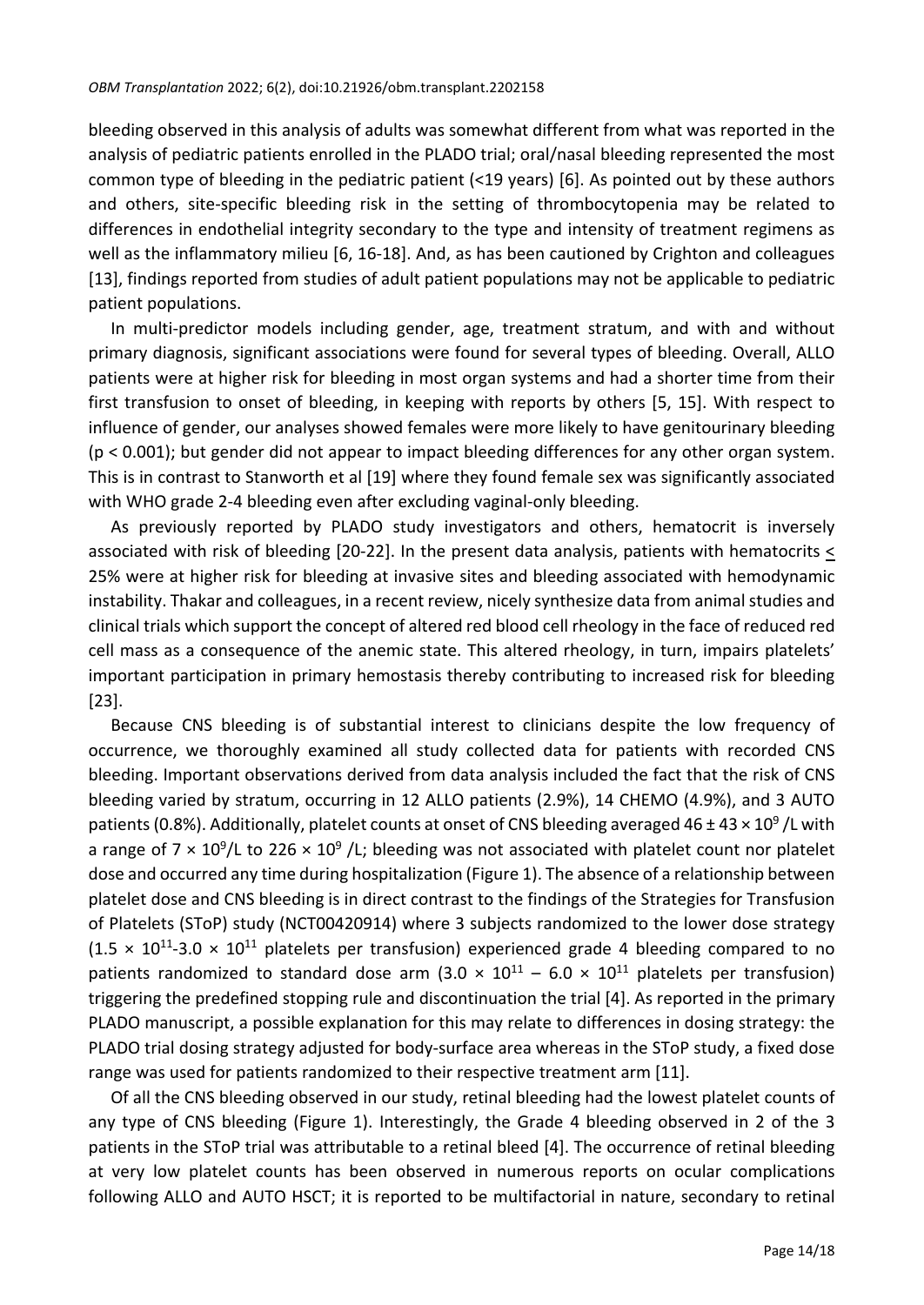damage in the setting of CMV retinitis or pre-transplant conditioning and immunosuppressive regimens [24-26].

The authors acknowledge several limitations of thisstudy, which are common to reports on posthoc analyses [19]. These include the fact that modeling of risk factors and other observations were restricted to data collected during the primary trial. In particular, we did not have data on timing of bleeding events in relation to transfusion, precluding the determination as to whether platelet or RBC transfusion were given in response to the bleeding event. Additionally, as noted in previous publications, the lack of detailed information on chemotherapeutic regimens or preparative transplant protocols does not allow for analysis of their potential contribution to the observed bleeding event and predilection of vulnerability to a particular organ system [11, 20].

In summary, the secondary analyses presented in this paper show that patients with hypoproliferative thrombocytopenia have a significant risk of bleeding in multiple organ systems. Prominently, the risk for bleeding is affected by treatment category with ALLO patients having the highest risk for most types of bleeding. Moreover, the secondary analyses of this large cohort revealed the most common types of organ system bleeding are GI, GU, pulmonary, and oral/nasal; and reinforced previous reports on risk for CNS bleeding: CNS bleeding is a relatively rare, but clinically relevant event, which occurs across a wide range of platelet counts [4, 5, 27]. It is hoped that the observations we report will assist clinicians caring for patients experiencing hypoproliferative thrombocytopenia, as well as inform future studies with regard to protocol design and patient stratification in order to further refine our understanding of optimal platelet transfusion management.

#### **Acknowledgments**

The authors' would like to recognize the significant contribution of Dr. Susan F. Assmann, who passed away May 30, 2020, after a courageous battle with cancer. She was a driving force of this manuscript, and it is with much appreciation and gratitude that we posthumously offer this note of recognition.

The authors would also like to thank the Transfusion Medicine/Hemostasis Clinical Trials Network investigators, study coordinators, research staff, and patients who participated in this study.

#### **Funding**

This study was supported by grants from the National Heart, Lung, Blood Institute of the National Institutes of Health to: the Data Coordinating Center at New England Research Institutes(HL072268); Case Western Reserve University (HL072033); Children's Hospital Boston (HL072291); Cornell University (HL072196); Duke University (HL072289); Emory University (HL072248); Johns Hopkins University (HL072191); Massachusetts General Hospital (HL072299); Puget Sound Blood Center (HL072305); Tulane University (HL072274); University of Iowa (HL072028); University of Maryland (HL072359); University of Minnesota (HL072072); University of North Carolina (HL072355); University of Oklahoma (HL072283); University of Pennsylvania (HL072346); University of Pittsburgh (HL072331); and Blood Center of Wisconsin (HL072290).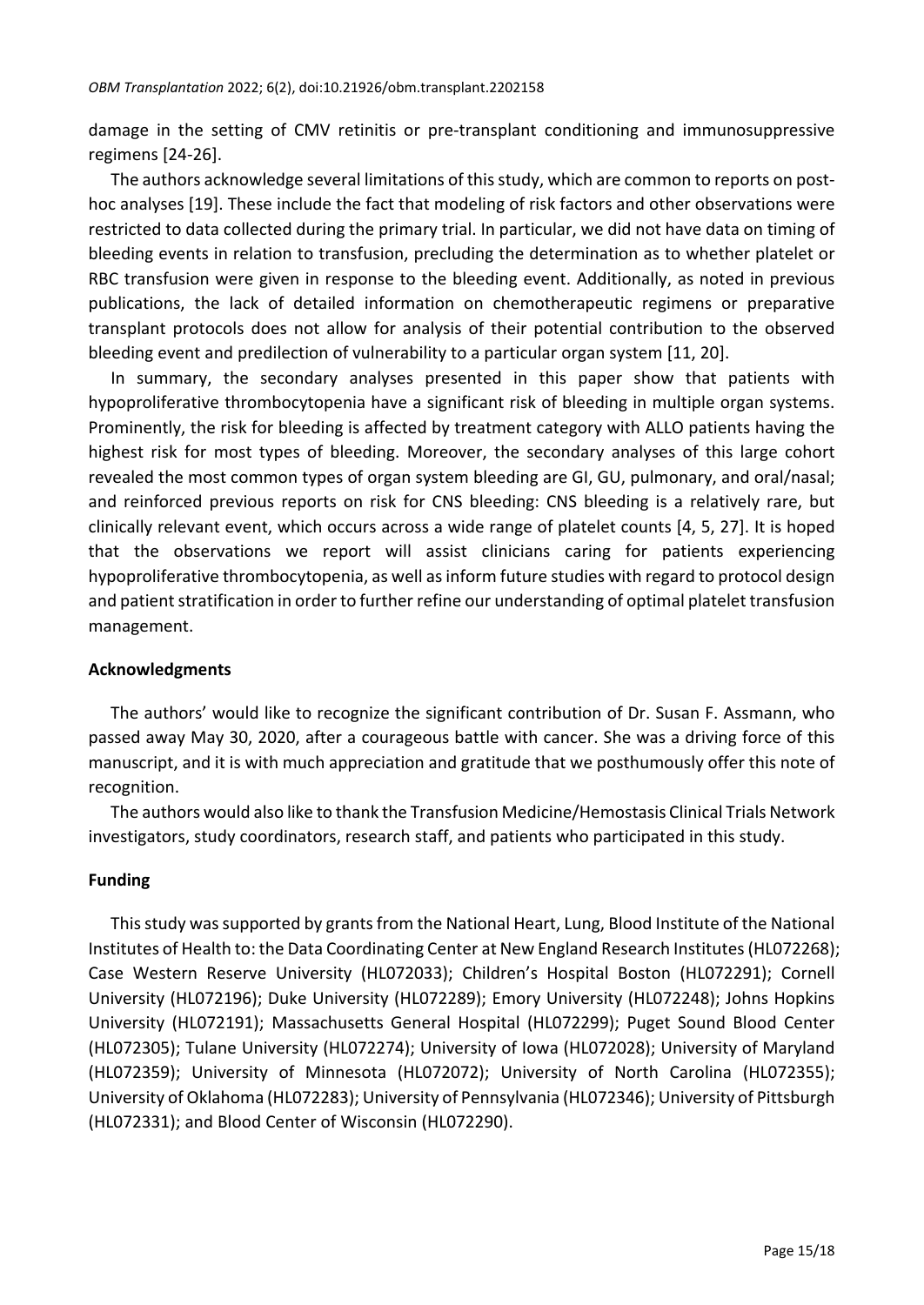#### **Author Contributions**

L.U., S.J.S., T.G. and S.F.A. designed the research; L.U., S.J.S. and T.G. performed the research; L.U., S.J.S, T.H.H., T.G. and S.F.A. analyzed the data; and L.U., S.J.S, T.H.H., T.G. and S.F.A. all contributed to writing of this manuscript.

#### **Competing Interests**

The authors declare no competing financial interests.

#### **Additional Materials (if any)**

Trial: The Platelet Dose Trial (PLADO): A Transfusion Medicine/Hemostasis (TMH) Clinical Trials Network Study: Registered as Clinical Trials.gov identifier-NCT00128713.

The following additional materials are uploaded at the page of this paper.

1. Table S1: Who grading system for bleeding.

2. Table S2A: Multi-predictor logistic regression analyses of predictor variables for ON, ST, GI, GU and PL organ system bleeding.

3. Table S2B: Multi-predictor logistic regression analyses of predictor variables for BC, CNS, IS, and HD organ system bleeding.

- 4. Figure S1A: Time from first platelet transfusion to G2A+ GI bleeding.
- 5. Figure S1B: Time from first platelet transfusion to G2A+ GU bleeding.
- 6. Figure S1C: Time from first platelet transfusion to G2A+ PL bleeding.
- 7. Figure S1D: Time from first platelet transfusion to G2A+ ON bleeding.
- 8. Figure S1E: Time from first platelet transfusion to G2A+ IS bleeding.
- 9. Figure S1F: Time from first platelet transfusion to G2A+ ST bleeding.
- 10. Figure S1G: Time from first platelet transfusion to G2A+ BC bleeding.
- 11. Figure S1H: Time from first platelet transfusion to G2A+ CNS bleeding.
- 12. Figure S1I: Time from first platelet transfusion to G2A+ HD bleeding.

#### **References**

- 1. Ypma PF, van Geloven N, Kerkhoffs JLH, Te Boekhorst P, Zwaginga JJ, Beckers EAM, et al. The association between haemorrhage and markers of endothelial insufficiency and inflammation in patients with hypoproliferative thrombocytopenia: A cohort study. Br J Haematol. 2020; 189: 171-181.
- 2. Franchini M, Frattini F, Crestani S, Bonfanti C. Bleeding complications in patients with hematologic malignancies. Semin Thromb Hemost. 2013; 39: 94-100.
- 3. Friedmann AM, Sengul H, Lehmann H, Schwartz C, Goodman S. Do basic laboratory tests or clinical observations predict bleeding in thrombocytopenic oncology patients? A reevaluation of prophylactic platelet transfusions. Transfus Med Rev. 2002; 16: 34-45.
- 4. Heddle NM, Cook RJ, Tinmouth A, Kouroukis CT, Hervig T, Klapper E, et al. A randomized controlled trial comparing standard- and low-dose strategies for transfusion of platelets (SToP) to patients with thrombocytopenia. Blood. 2009; 113: 1564-1573.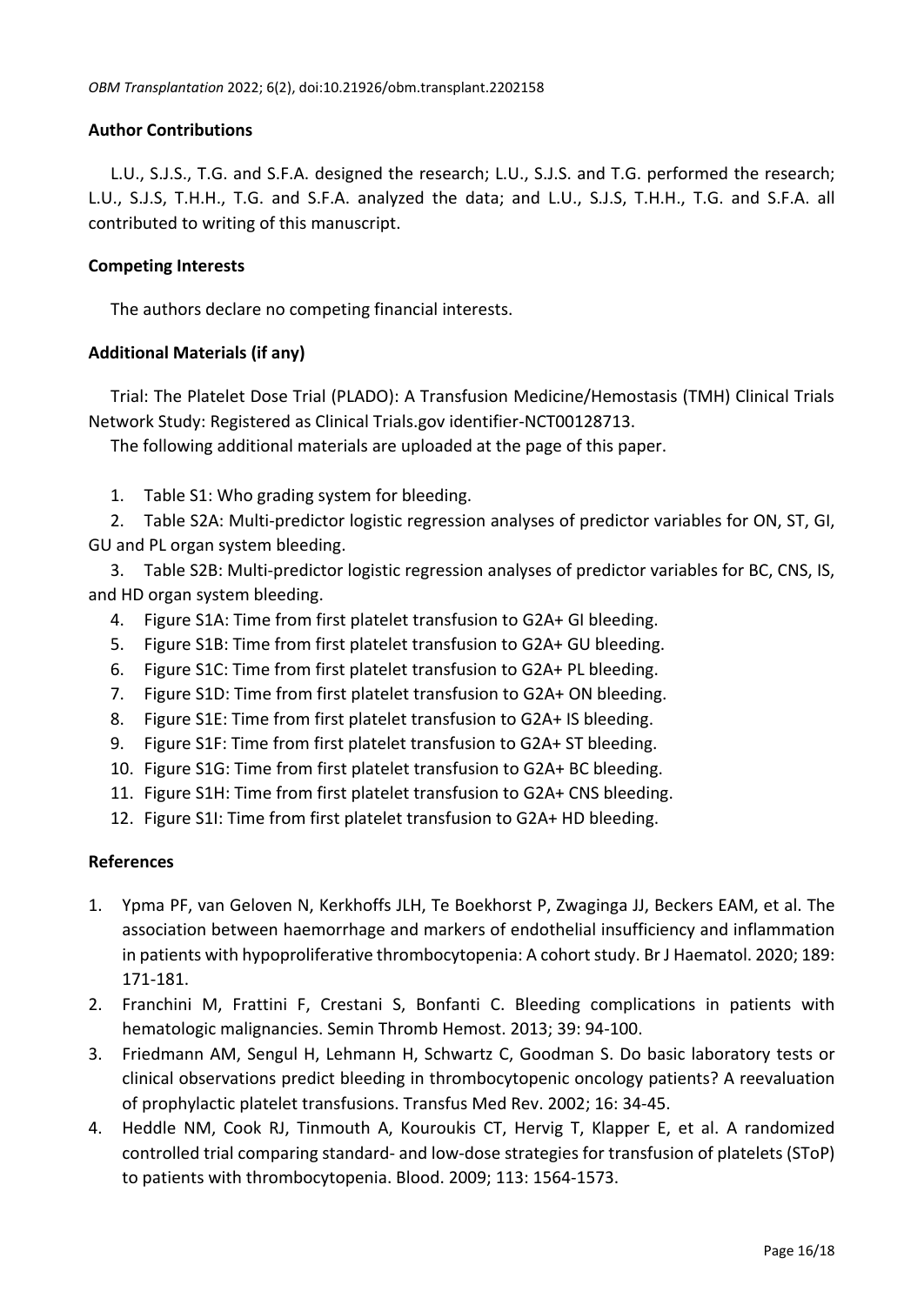- 5. Stanworth SJ, Estcourt LJ, Llewelyn CA, Murphy MF, Wood EM, TOPPS study investigators. Impact of prophylactic platelet transfusions on bleeding events in patients with hematologic malignancies: A subgroup analysis of a randomized trial. Transfusion. 2014; 54: 2385-2393.
- 6. Josephson CD, Granger S, Assmann SF, Castillejo MI, Strauss RG, Slichter SJ, et al. Bleeding risks are higher in children versus adults given prophylactic platelet transfusions for treatmentinduced hypoproliferative thrombocytopenia. Blood. 2012; 120: 748-760.
- 7. Sensebe L, Giraudeau B, Bardiaux L, Deconinck E, Schmidt A, Bidet ML, et al. The efficiency of transfusing high doses of platelets in hematologic patients with thrombocytopenia: Results of a prospective, randomized, open, blinded end point (PROBE) study. Blood. 2005; 105: 862-864.
- 8. Tinmouth A, Tannock IF, Crump M, Tomlinson G, Brandwein J, Minden M, et al. Low-dose prophylactic platelet transfusions in recipients of an autologous peripheral blood progenitor cell transplant and patients with acute leukemia: A randomized controlled trial with a sequential Bayesian design. Transfusion. 2004; 44: 1711-1719.
- 9. Estcourt LJ, Heddle N, Kaufman R, McCullough J, Murphy MF, Slichter S, et al. The challenges of measuring bleeding outcomes in clinical trials of platelet transfusions. Transfusion. 2013; 53: 1531-1543.
- 10. Miller AB, Hoogstraten B, Staquet M, Winkler A. Reporting results of cancer treatment. Cancer. 1981; 47: 207-214.
- 11. Slichter SJ, Kaufman RM, Assmann SF, McCullough J, Triulzi DJ, Strauss RG, et al. Dose of prophylactic platelet transfusions and prevention of hemorrhage. N Engl J Med. 2010; 362: 600- 613.
- 12. Heddle NM, Cook RJ, Webert KE, Sigouin C, Rebulla P, Biomedical Excellence for Safer Transfusion Working Party of the International Society for Blood Transfusion. Methodologic issues in the use of bleeding as an outcome in transfusion medicine studies. Transfusion. 2003; 43: 742-752.
- 13. Crighton GL, Estcourt LJ, Wood EM, Stanworth SJ. Platelet transfusions in patients with hypoproliferative thrombocytopenia: Conclusionsfrom clinical trials and current controversies. Hematol Oncol Clin North Am. 2016; 30: 541-560.
- 14. Wandt H, Schaefer Eckart K, Frank M, Birkmann J, Wilhelm M. A therapeutic platelet transfusion strategy is safe and feasible in patients after autologous peripheral blood stem cell transplantation. Bone Marrow Transplant. 2006; 37: 387-392.
- 15. Wandt H, Schaefer Eckart K, Wendelin K, Pilz B, Wilhelm M, Thalheimer M, et al. Therapeutic platelet transfusion versus routine prophylactic transfusion in patients with haematological malignancies: An open-label, multicentre, randomised study. Lancet. 2012; 380: 1309-1316.
- 16. Goerge T, Ho Tin Noe B, Carbo C, Benarafa C, Remold O'Donnell E, Zhao BQ, et al. Inflammation induces hemorrhage in thrombocytopenia. Blood. 2008; 111: 4958-4964.
- 17. Ho Tin Noe B, Demers M, Wagner DD. How platelets safeguard vascular integrity. J Thromb Haemost. 2011; 9: 56-65.
- 18. Ho Tin Noe B, Boulaftali Y, Camerer E. Platelets and vascular integrity: How platelets prevent bleeding in inflammation. Blood. 2018; 131: 277-288.
- 19. Stanworth SJ, Hudson CL, Estcourt LJ, Johnson RJ, Wood EM, TOPPS study investigators. Risk of bleeding and use of platelet transfusions in patients with hematologic malignancies: Recurrent event analysis. Haematologica. 2015; 100: 740-747.